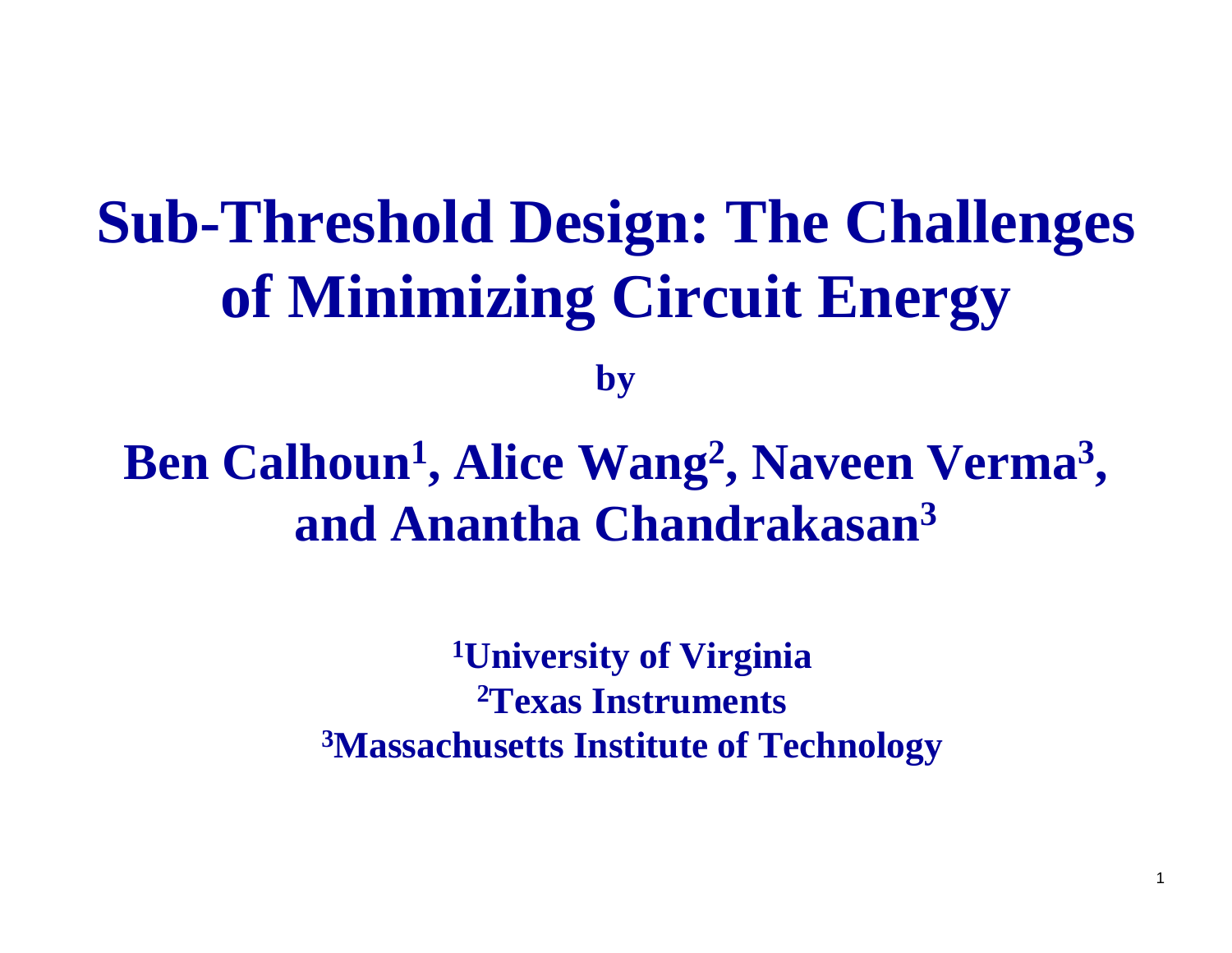# **Outline Outline**

### ■ Background

- Sub-threshold FFT Processor
- **Ultra-Dynamic Voltage Scaling (UDVS)**
- Sub-threshold SRAM
- **Conclusions**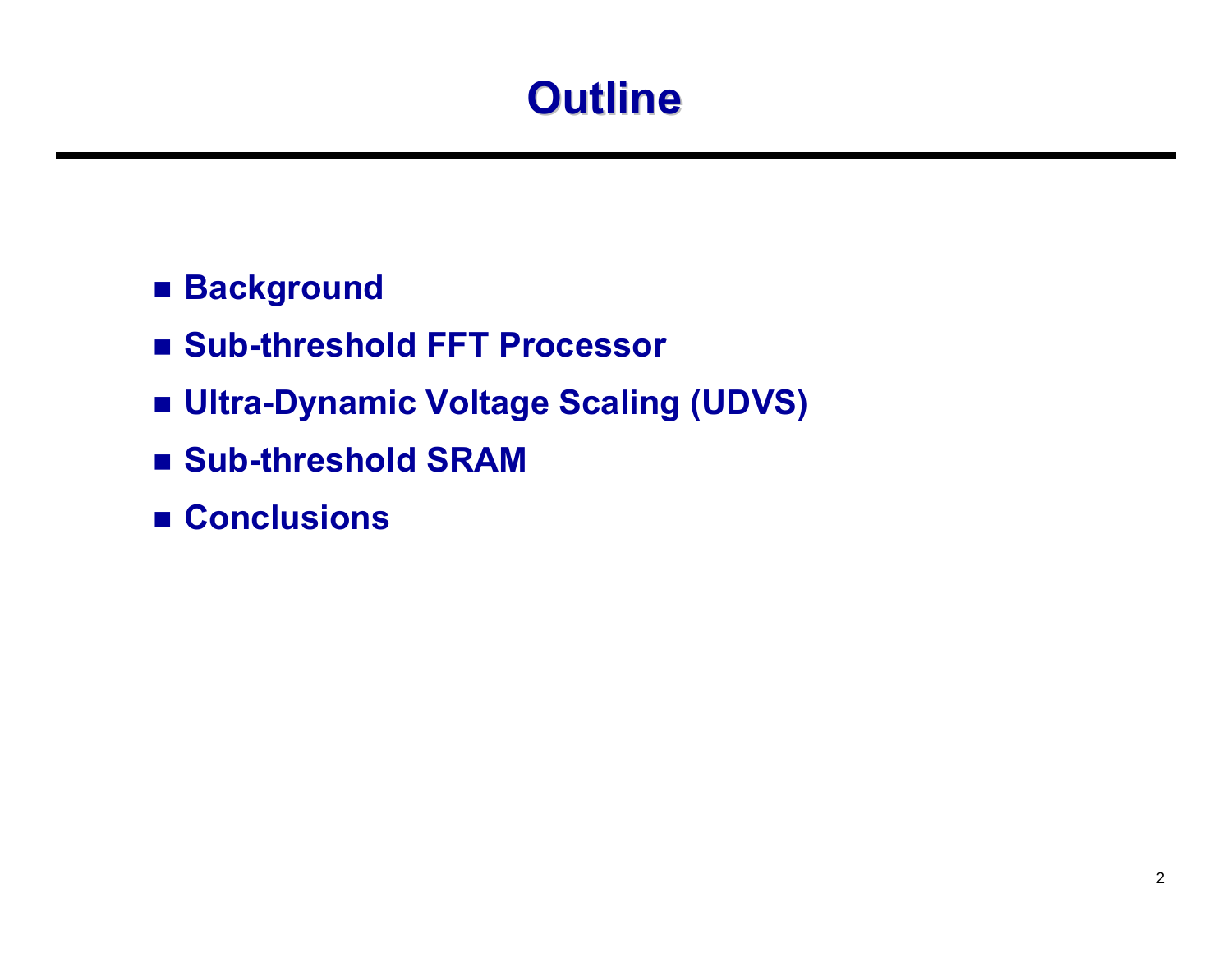# **History of Sub-Threshold Digital Circuits**

- **1972: Sub-threshold theorized**  for minimum V<sub>DD</sub> operation **(***Swanson & Meindl, JSSC***)**
- **1972: Low voltage digital circuits for wristwatch (***Vittoz et al, JSSC***) operated into sub-VT (***Vittoz, pers. comm***.)**
- 1977: Analog sub-V<sub>T</sub> (*Vittoz &* **Fellrath, JSSC**) **SWALL CONSTRUCT CONSTRUCT SWANSON & Meindl, 1972**<br>
Swanson & Meindl, 1972



- 
- 1970s-80s: Analog sub-V<sub>T</sub> popular
- **1999: Sub-threshold digital again analyzed for low power (***Soeleman & Roy, ISLPED***)**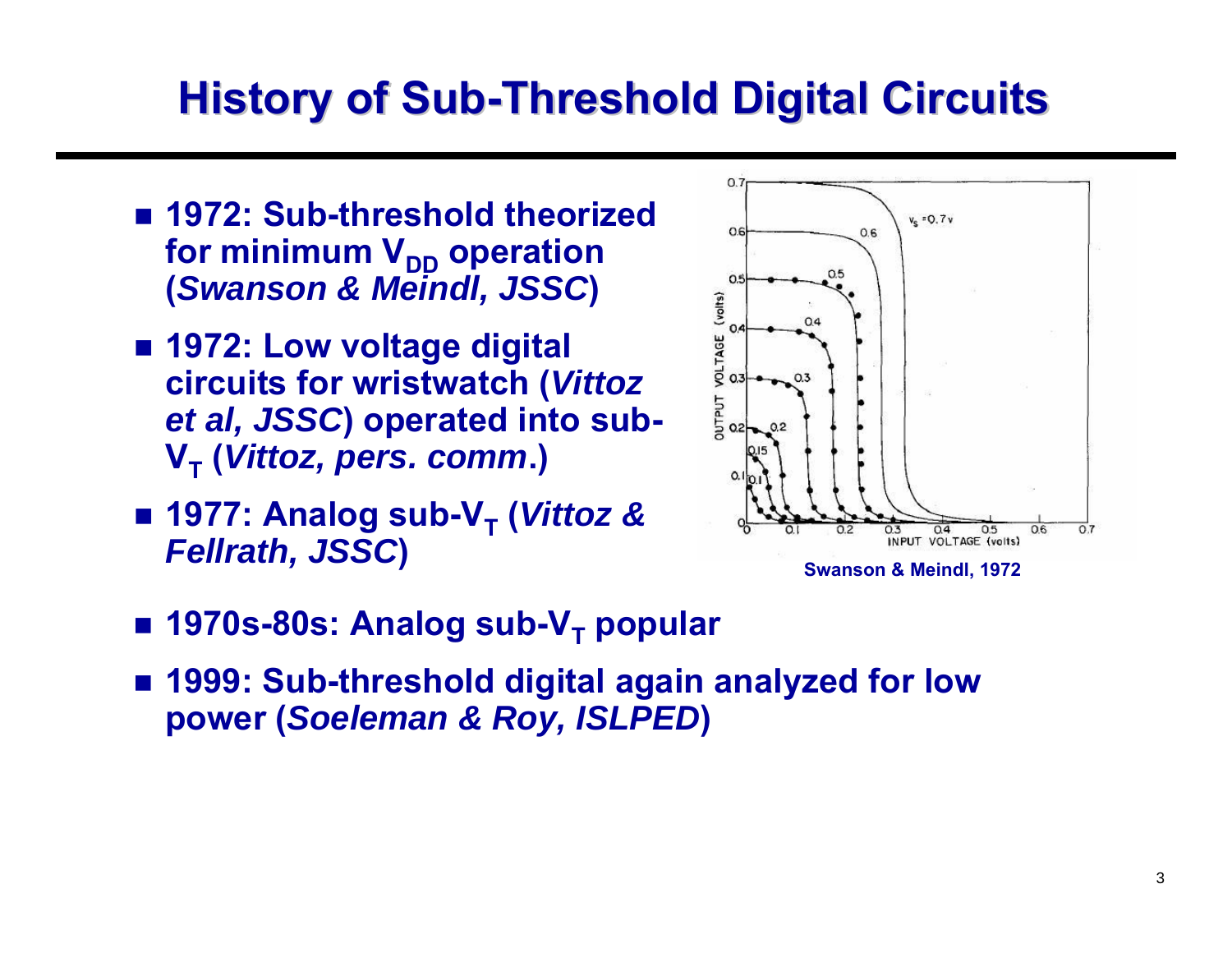# **History of Sub-Threshold Digital Circuits (2)**

- 2001: Sub-V<sub>T</sub> adders (*Paul, Soeleman, Roy, ESSCIRC*)
- 2002: Sub-V<sub>T</sub> ring osc. (*Deen et al., ICCDCS*)
- 2002: Optimal energy in sub-V<sub>T</sub> (*Wang, Chandrakasan, Kosonocky, SVLSI*)



- 2003: Sub-V<sub>T</sub> DLMS filter (*Kim, Soeleman, Roy, TVLSIS)*
- 2004: Sub-V<sub>T</sub> FFT Processor (*Wang & Chandrakasan,*<br>*ISSCC)*
- **2004: Min. energy numerical model (***Zhai, Blaauw, Sylvester, Flautner, DAC)*
- **2004: Min. energy analytical model (***Calhoun & Chandrakasan, ISLPED***)**

 $\mathcal{L}_{\mathcal{A}}$ **…**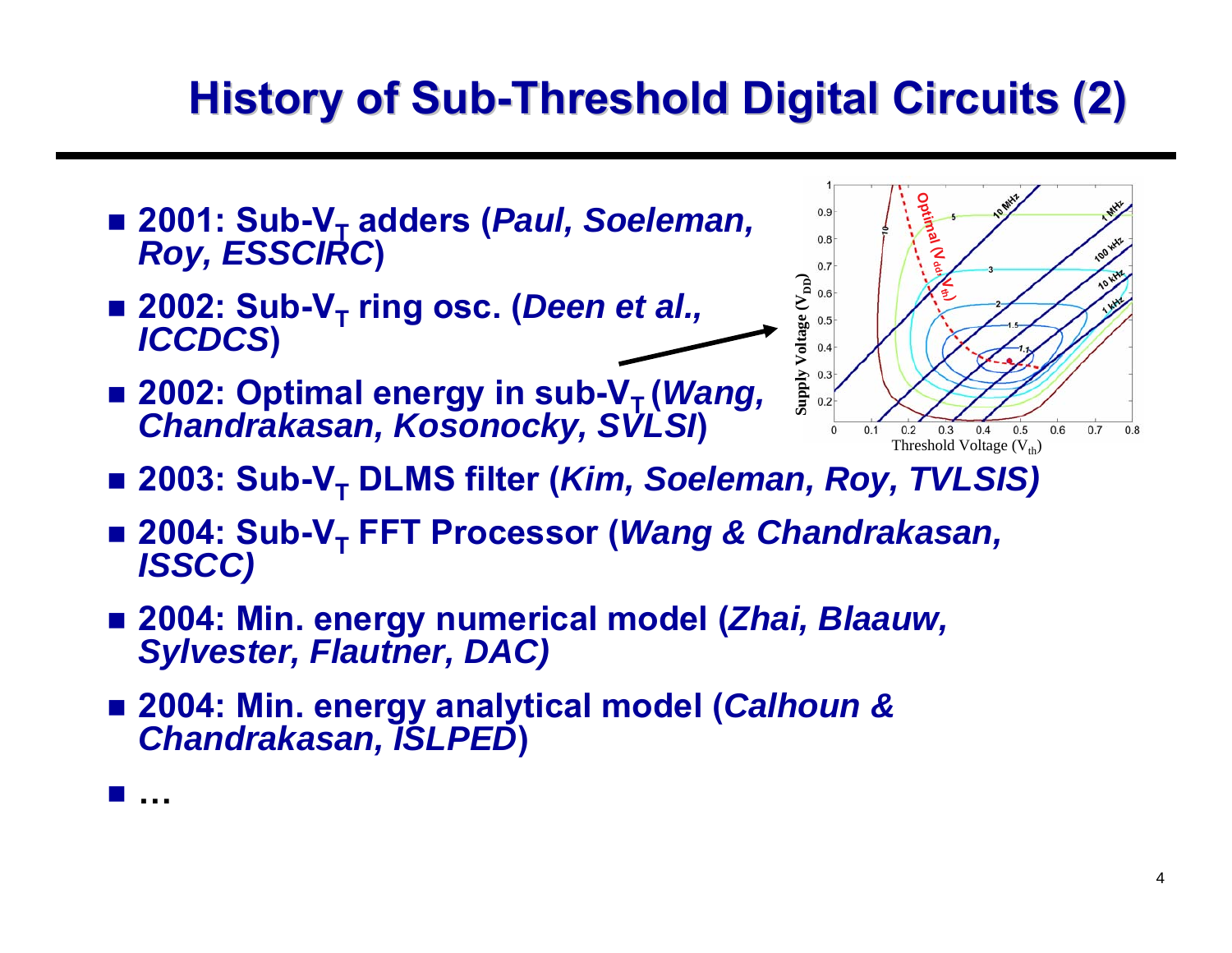# **Applications for Sub Applications for Sub -threshold threshold**

### **Energy Constrained Applications**

- **Wireless microsensors**
- **RFID tags**
- **Medical implants**

#### **Burst-mode Applications Used for low performance operations Power management circuits**

#### **Throughput-centric Applications Large amounts of parallelism**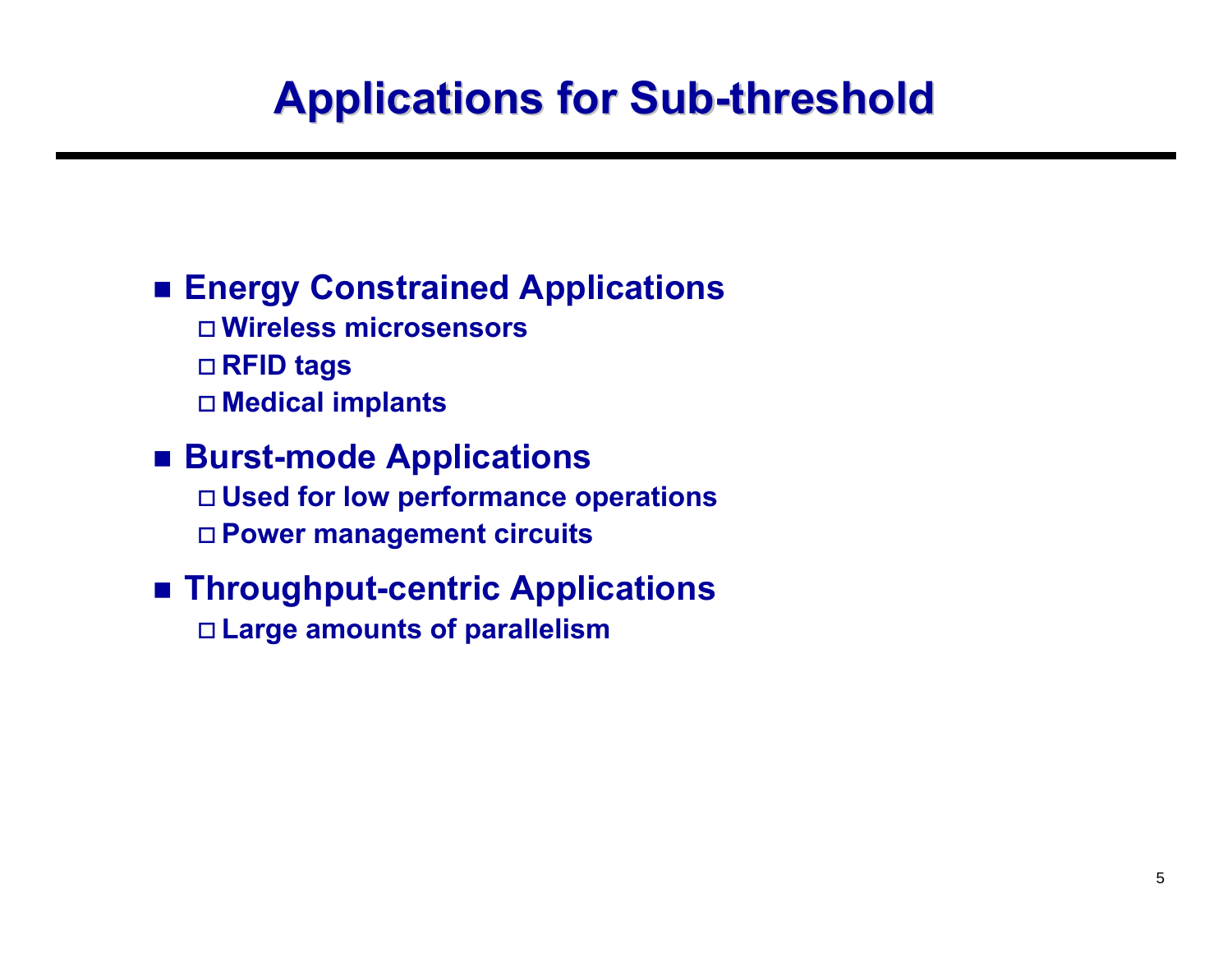# **Outline Outline**

#### **■ Background**

- Sub-threshold FFT Processor
- **Ultra-Dynamic Voltage Scaling (UDVS)**
- Sub-threshold SRAM
- Conclusions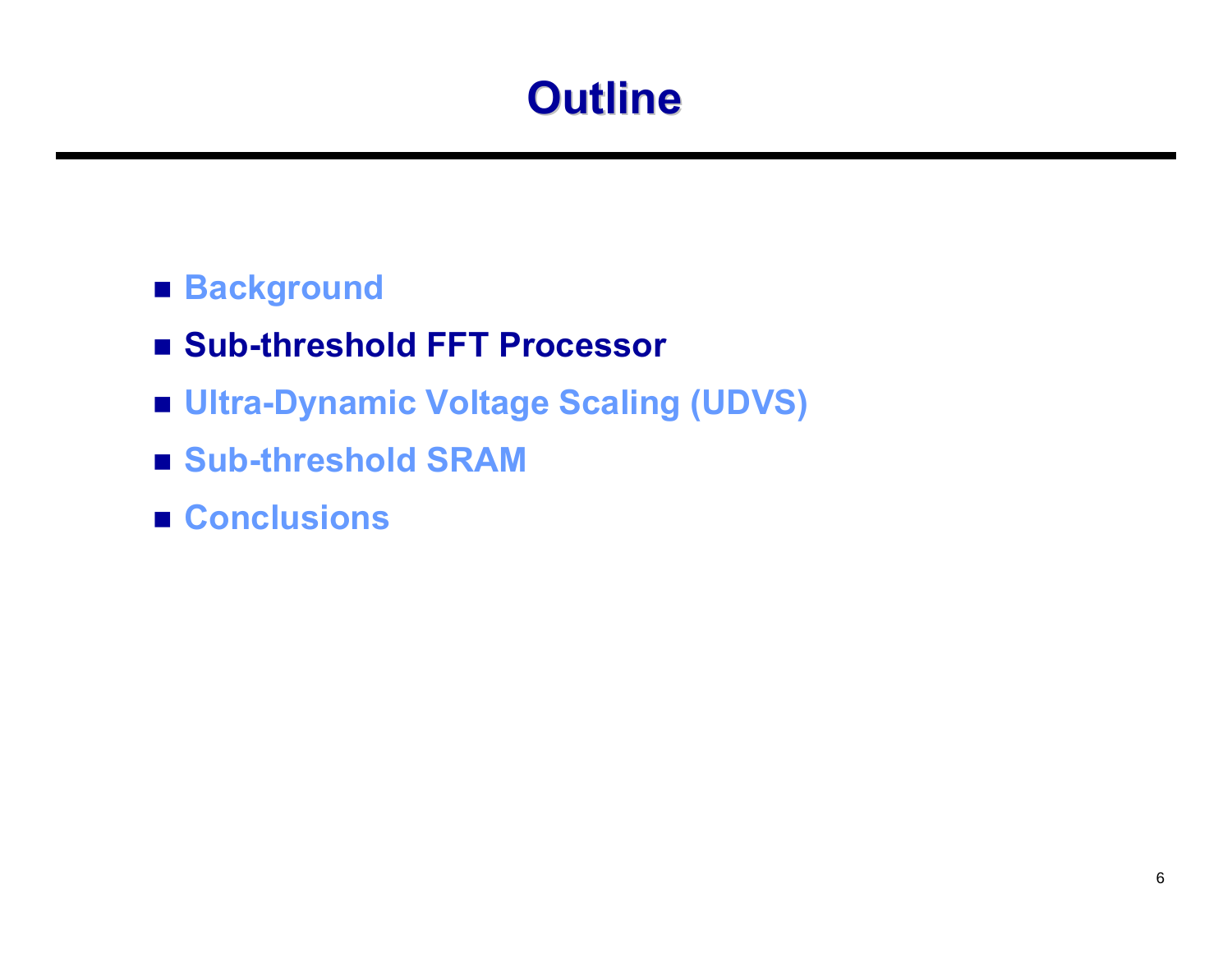# **Energy-Scalable Architecture for FFT**



- $\blacksquare$  Bit-precision scaling architectures are used in the butterfly datapath, data memory and Twiddle ROMs.
- $\mathcal{L}_{\mathcal{A}}$  Fine-grained gating reduces activity factor and achieves energy savings with minimal area overhead.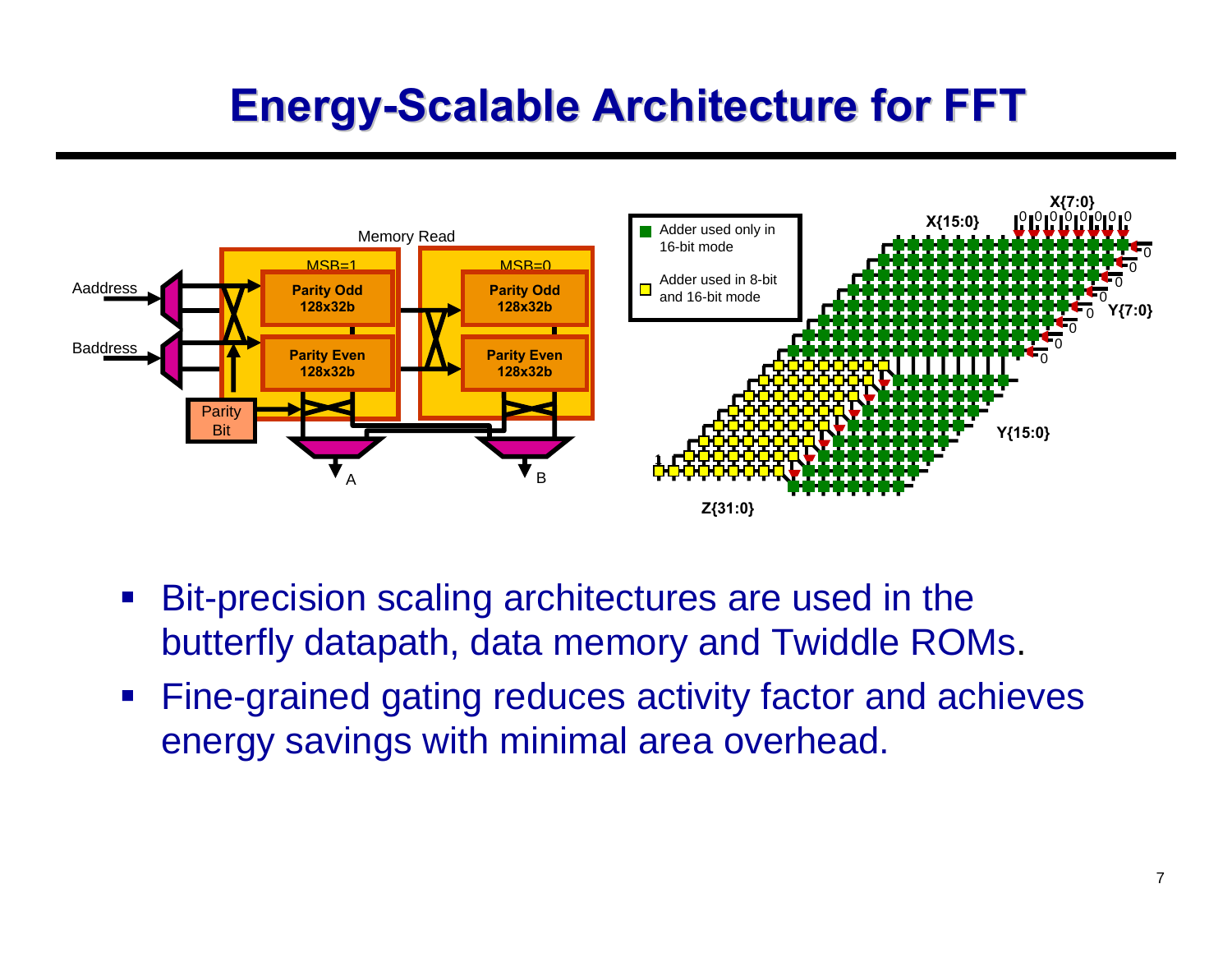### **Circuit Practices for Sub Circuit Practices for Sub-threshold threshold**



B

A

B





- $\mathcal{L}_{\mathcal{A}}$  Process variations affect P/N ratio  $\rightarrow$  Sizing can compensate somewhat
- $\mathcal{L}_{\mathcal{A}}$  Parallel leakage harmful due to lower lon/loff  $\rightarrow$ Alternative circuits improve w-c Ion/Ioff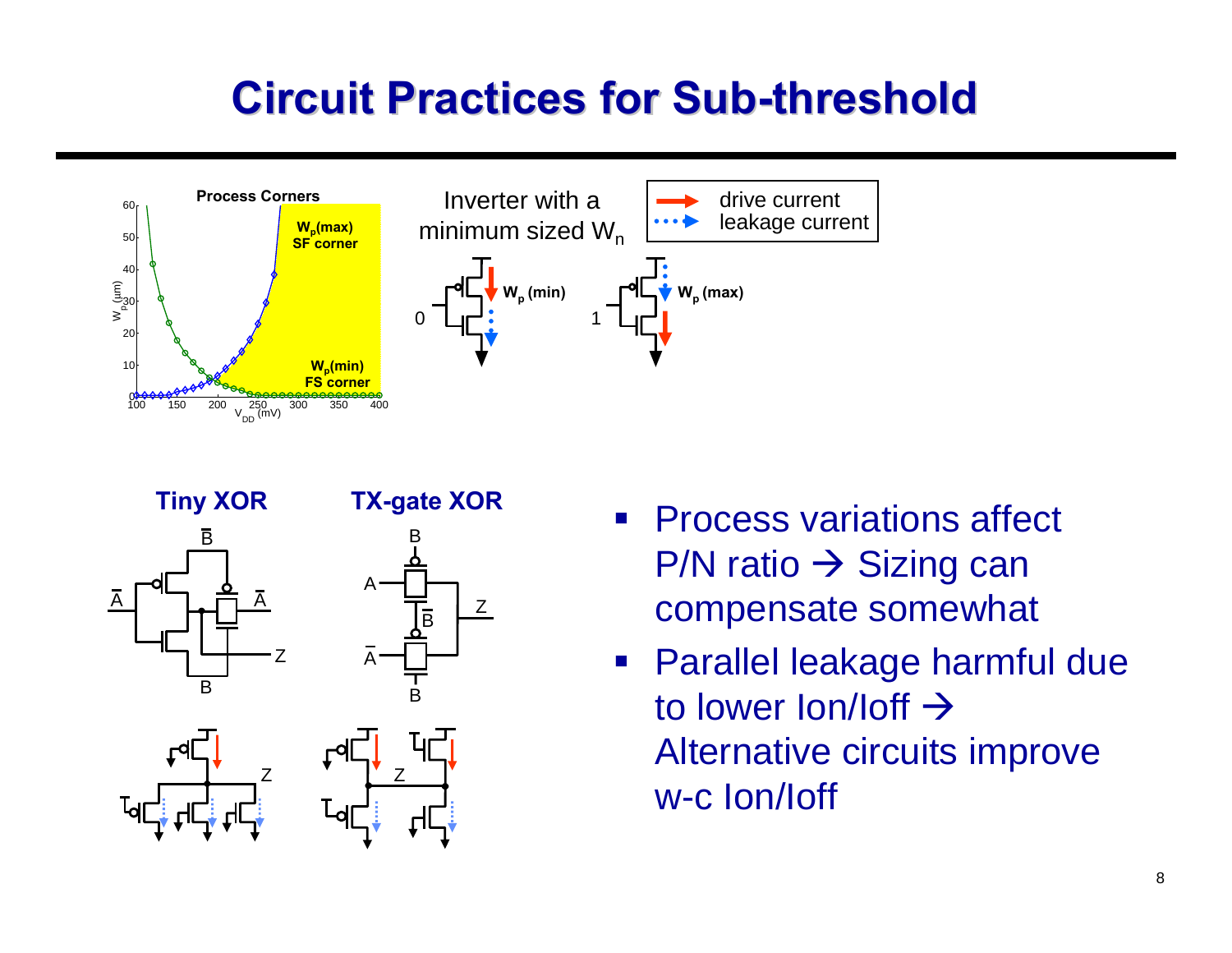# **Custom Sub Custom Sub-threshold FFT threshold FFT**

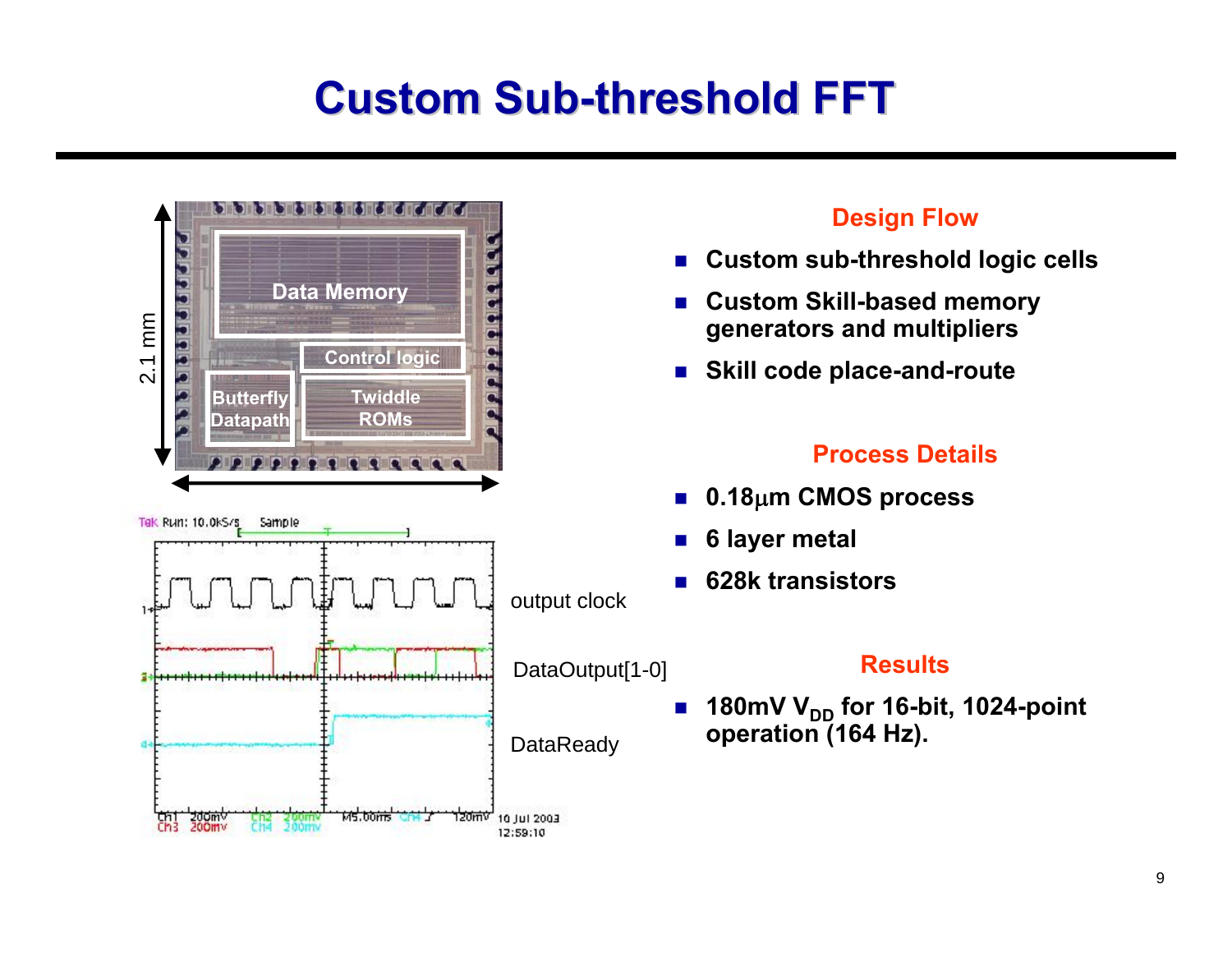# **Minimum Energy Operation Minimum Energy Operation**



- The FFT operates between  $V_{DD}$ =180mV-900mV and clock frequency of 164Hz-6MHz.
- The minimum energy dissipated is 155nJ/FFT at 350 mV for a 1024-point 16b FFT. The clock frequency is 10kHz and the FFT processor dissipates 0.6μW.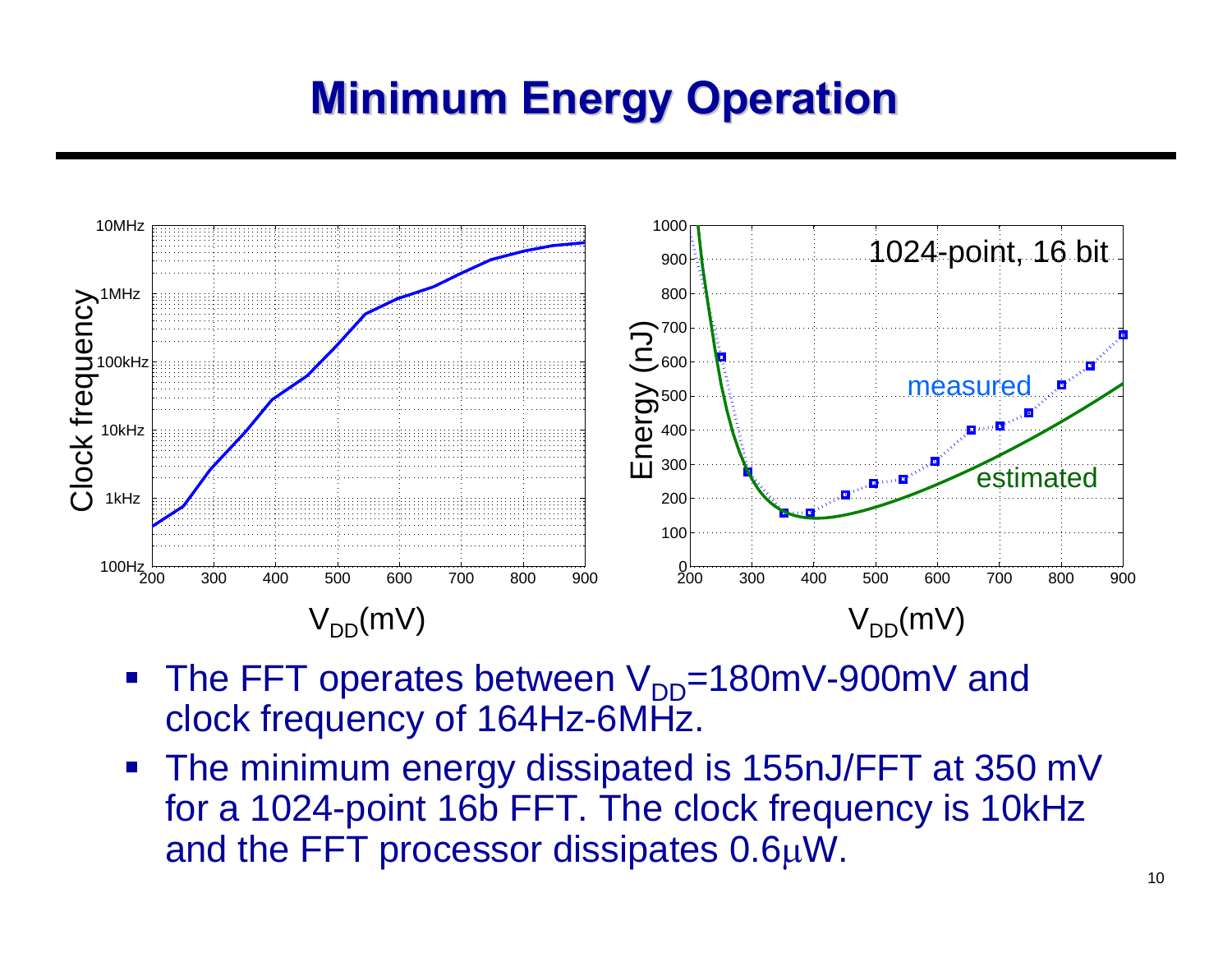# **Outline Outline**

#### **■ Background**

- Sub-threshold FFT Processor
- **Ultra-Dynamic Voltage Scaling (UDVS)**
- Sub-threshold SRAM
- Conclusions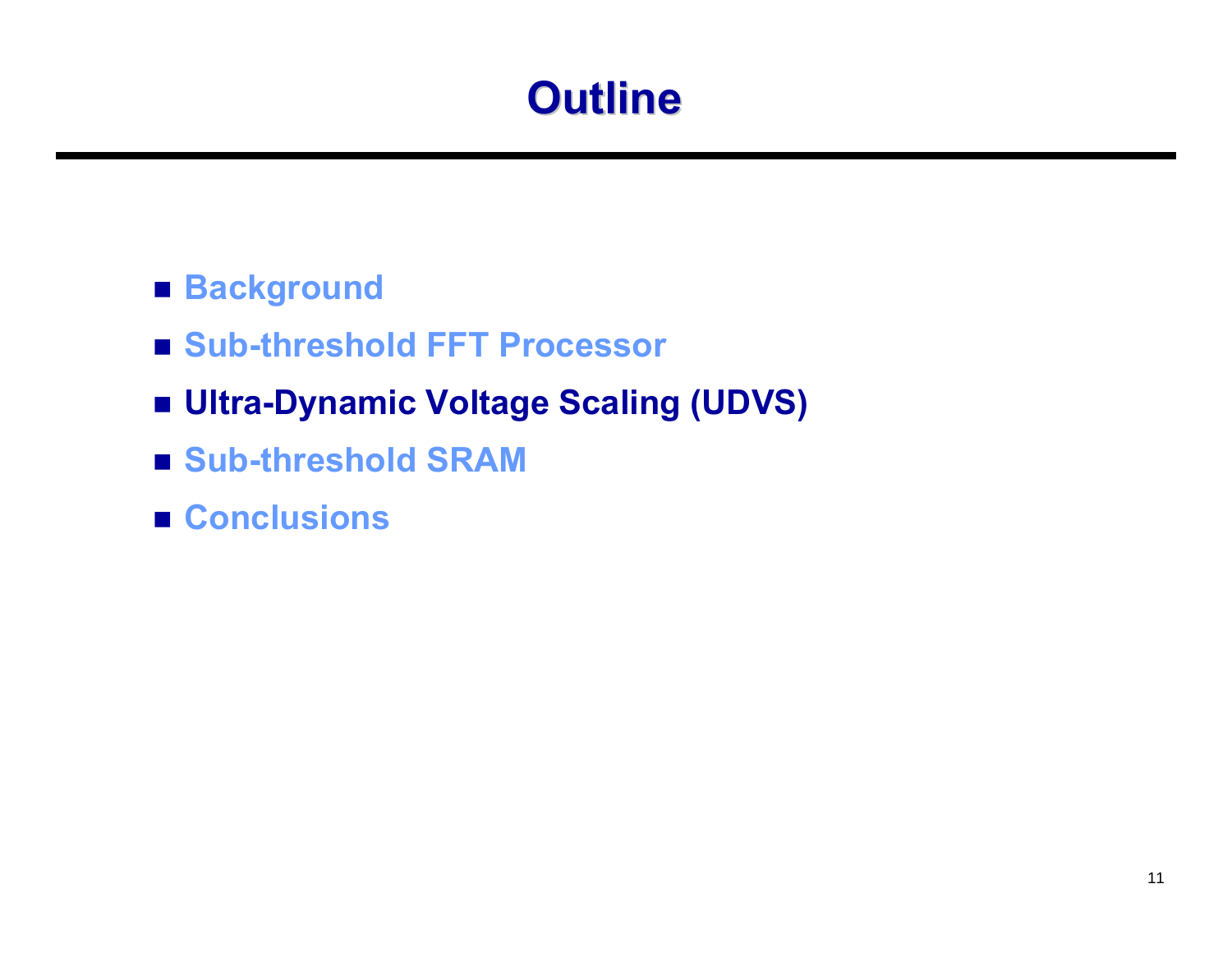# **Ultra-DVS Motivation**

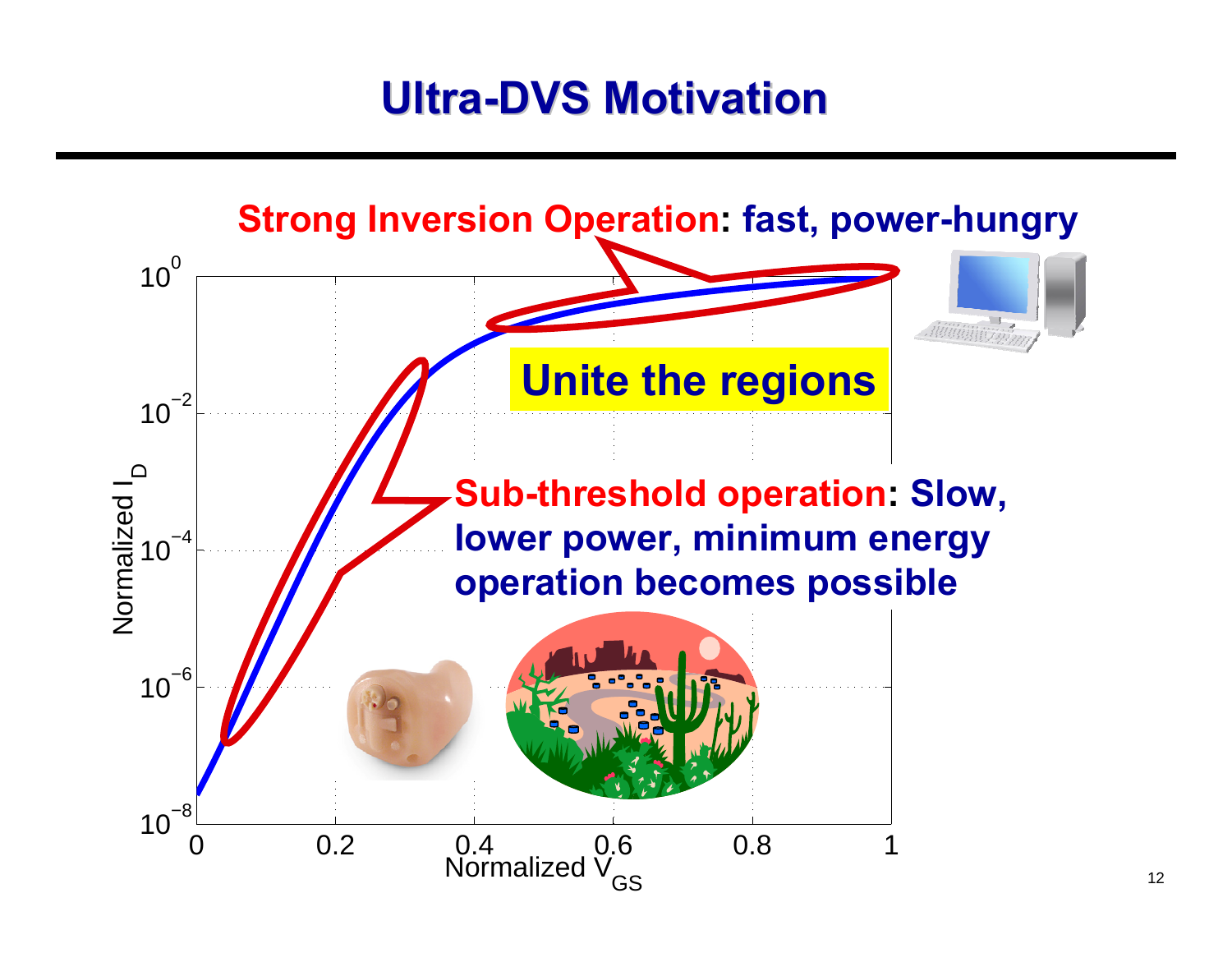# **90nm Test Chip Circuit 90nm Test Chip Circuit**

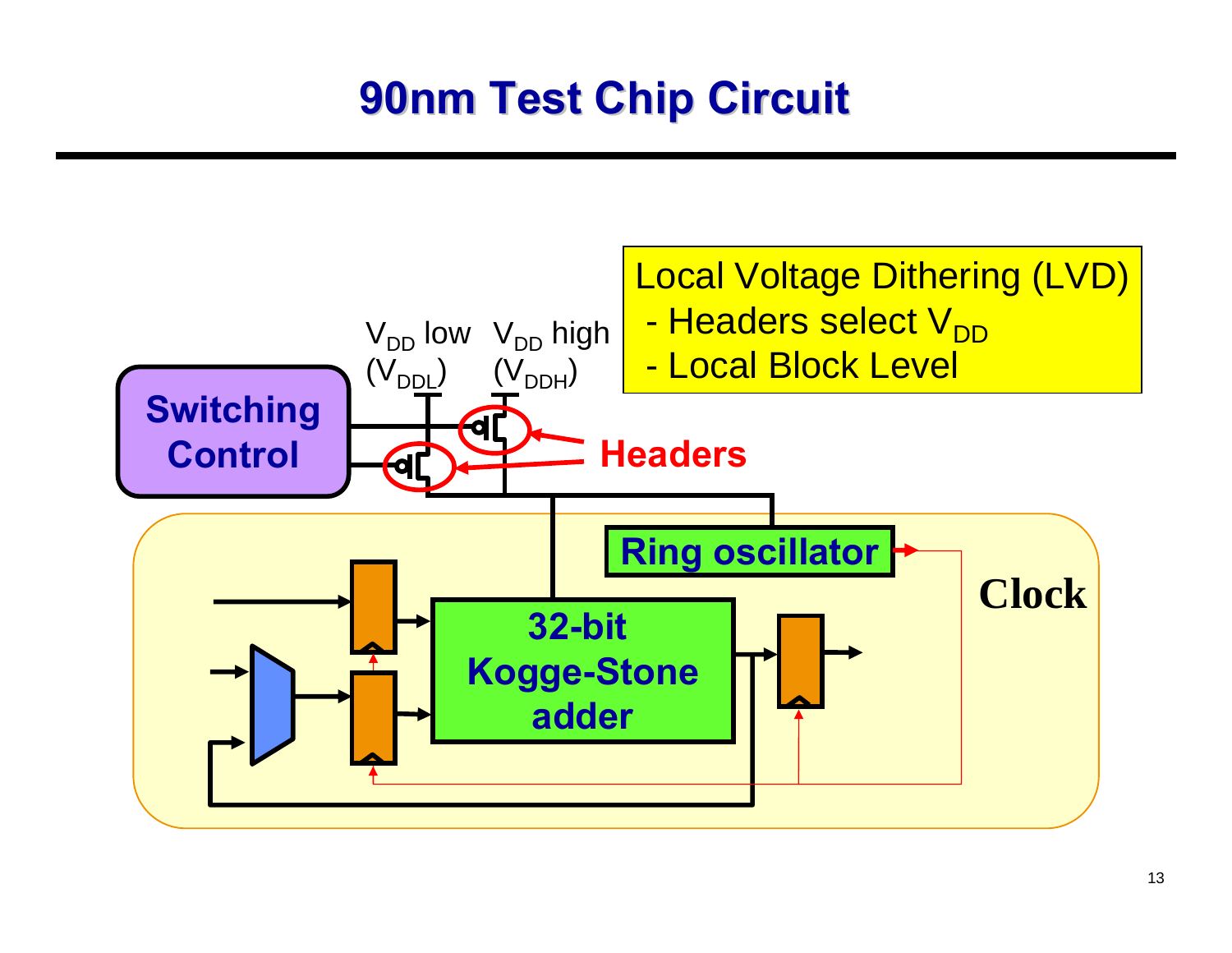# **Test Chip Results Test Chip Results**





- Adders work to <200mV
- **Min E ~330mV, relatively insensitive to T**
- **Voltage dithering reduces energy for varying workload at higher rates**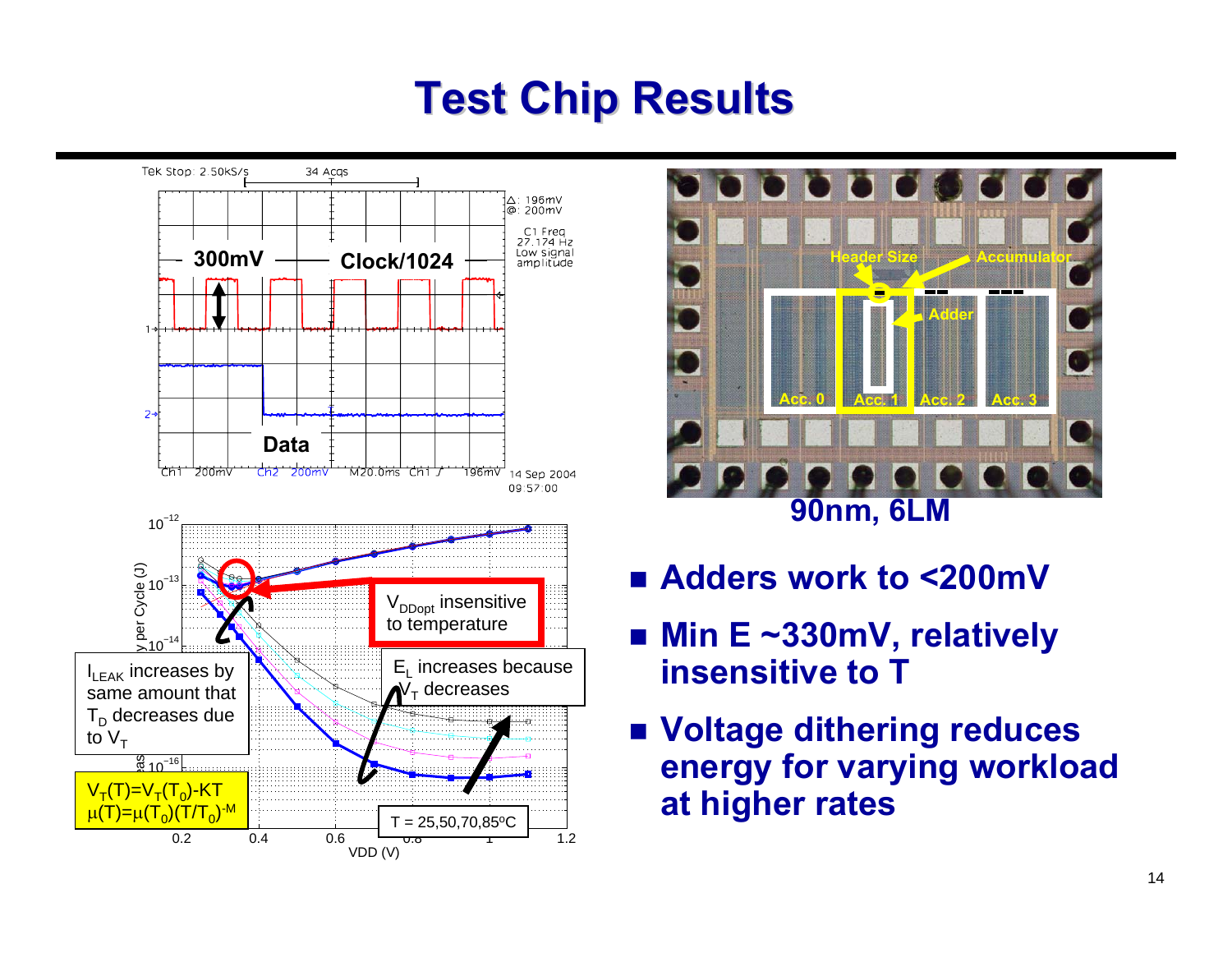### **UDVS Results UDVS Results**



**Dither during high performance operation and switch to subthreshold minimum energy operation when speed is not important**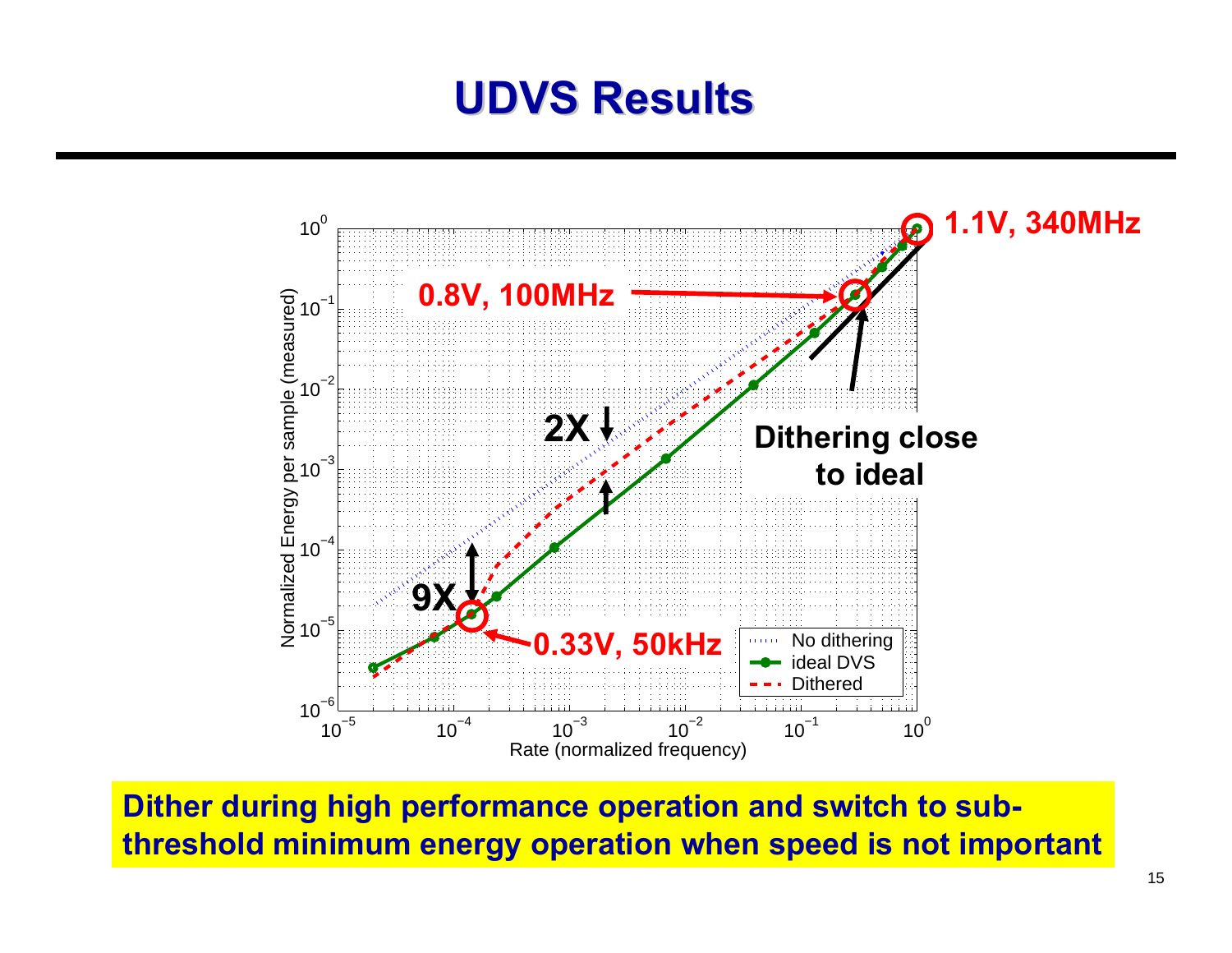# **Outline Outline**

#### **■ Background**

- Sub-threshold FFT Processor
- **Ultra-Dynamic Voltage Scaling (UDVS)**
- Sub-threshold SRAM
	- **Challenges**
	- **Potential Bitcells**
	- **Sub-threshold SRAM Example**
- **Conclusions**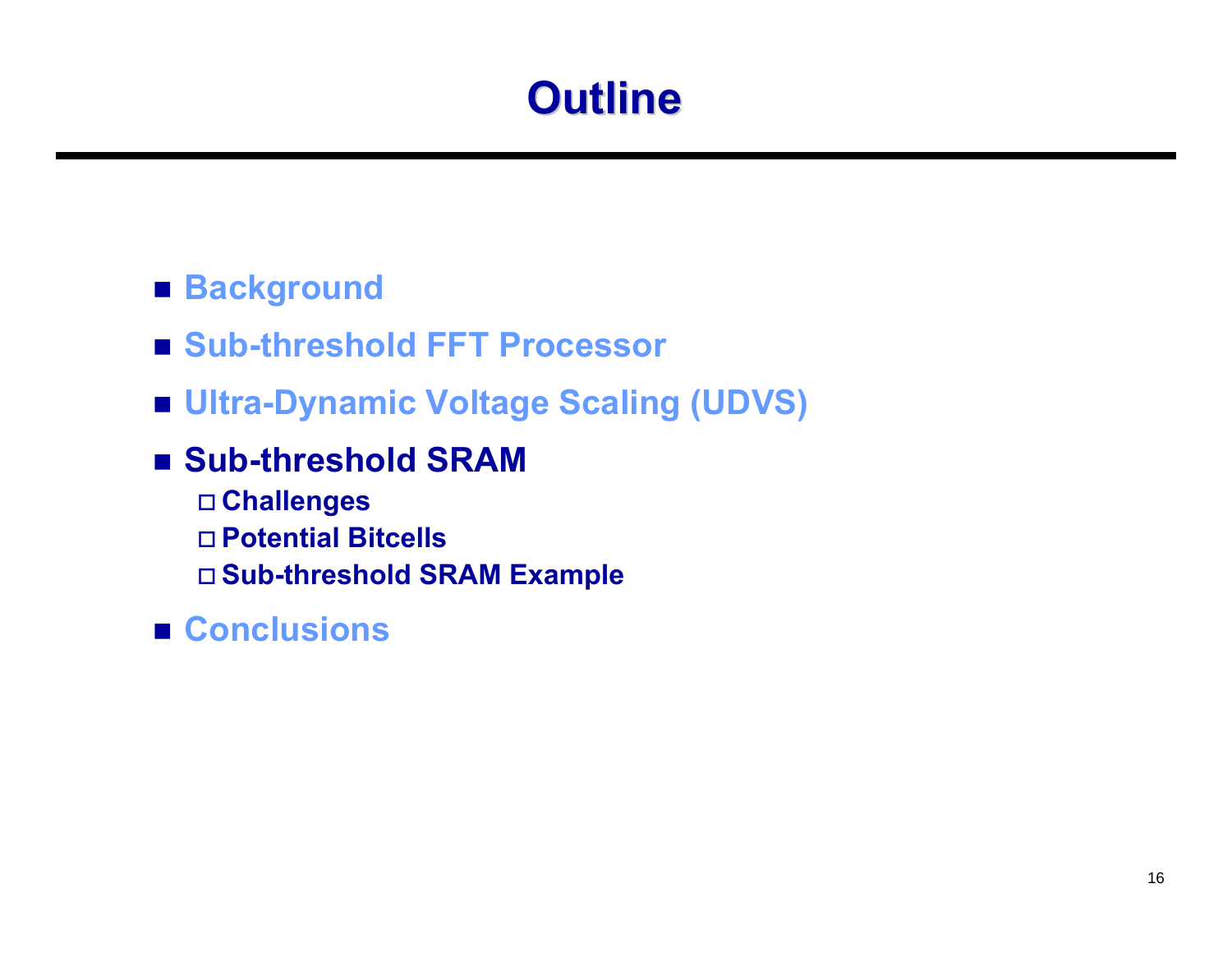### **6T Read – Static Noise Margin**

#### **Variation reduces yield because of SNM**





**SNM for sub-V<sub>T</sub>, 6T cell at 300mV Variation aggravates situation**<br>Butterfly Plots: Read SNM worst<br>Read of SNM worst and SNM for sub V 6T coll at 300mV

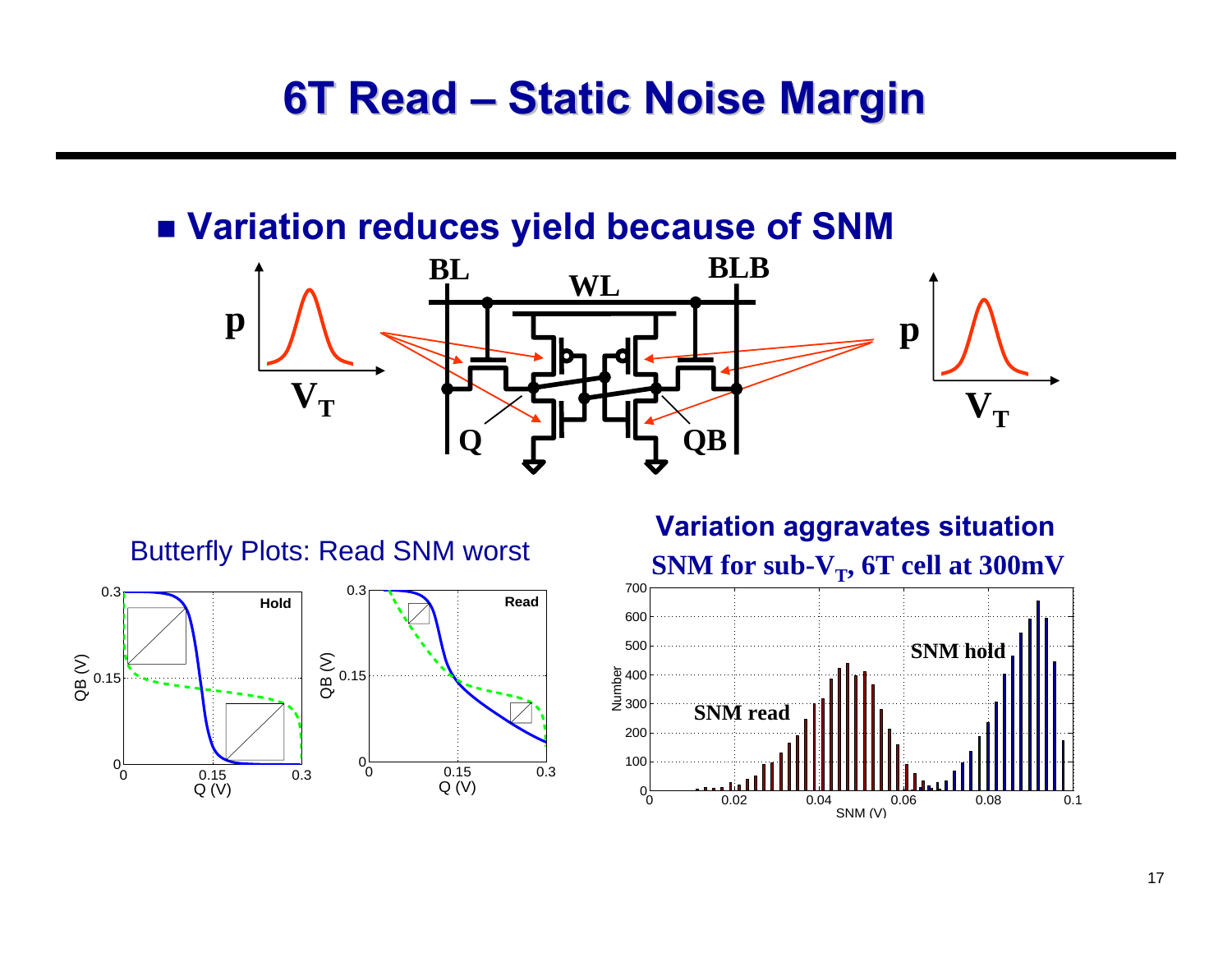## **Read Current Variation Read Current Variation**

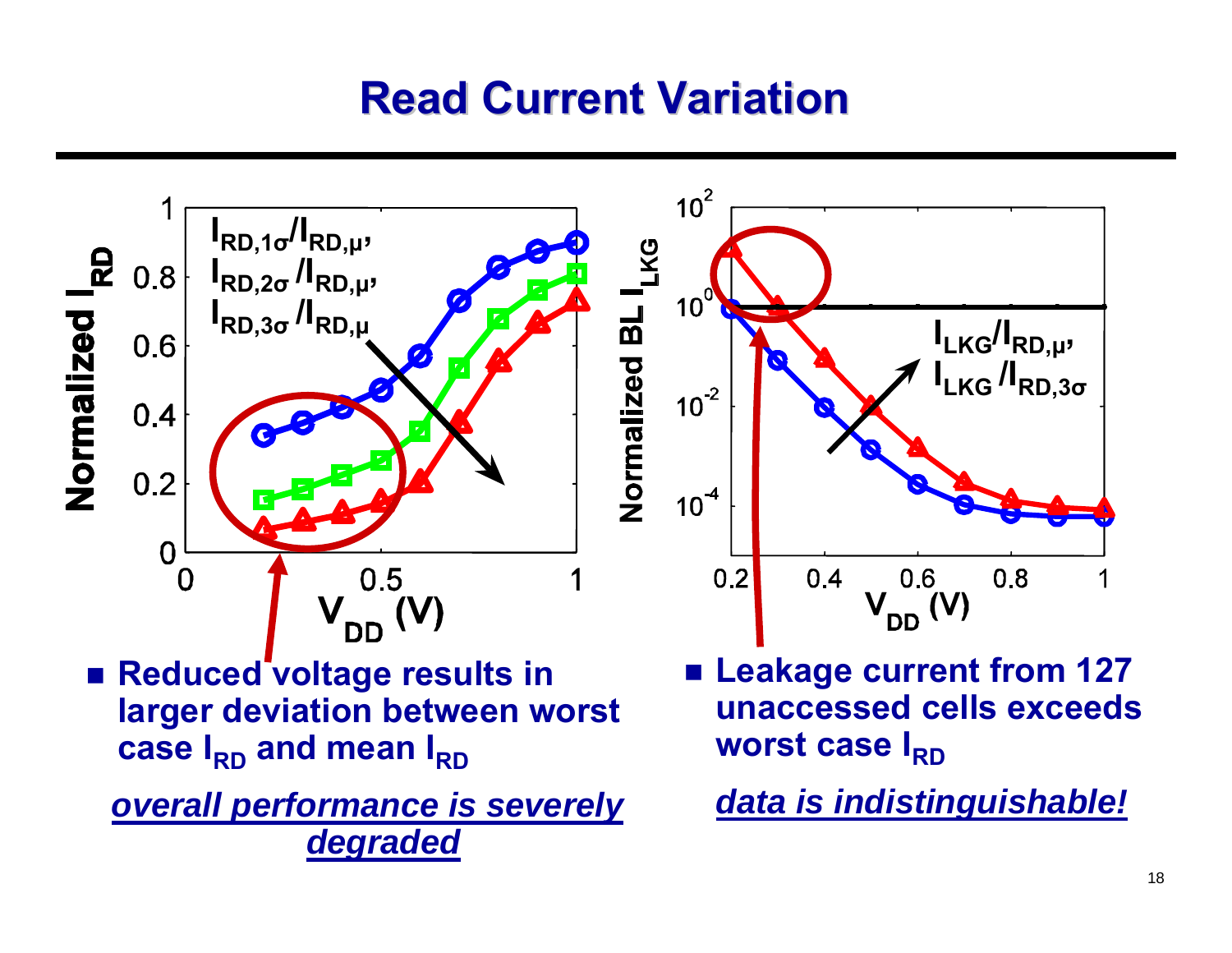### **Simulations Compared to Model Simulations Compared to Model**



19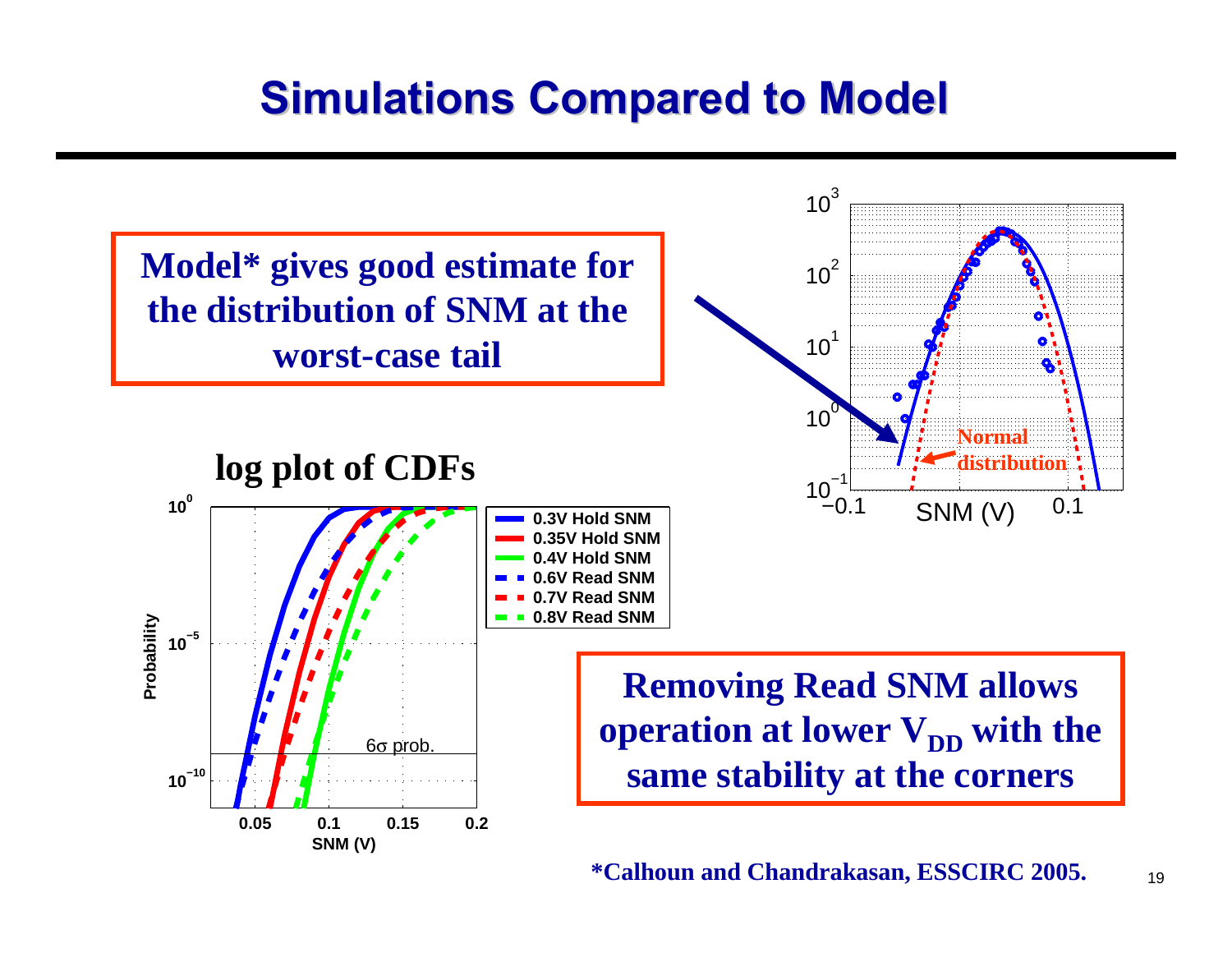### **Inability to Write Inability to Write**

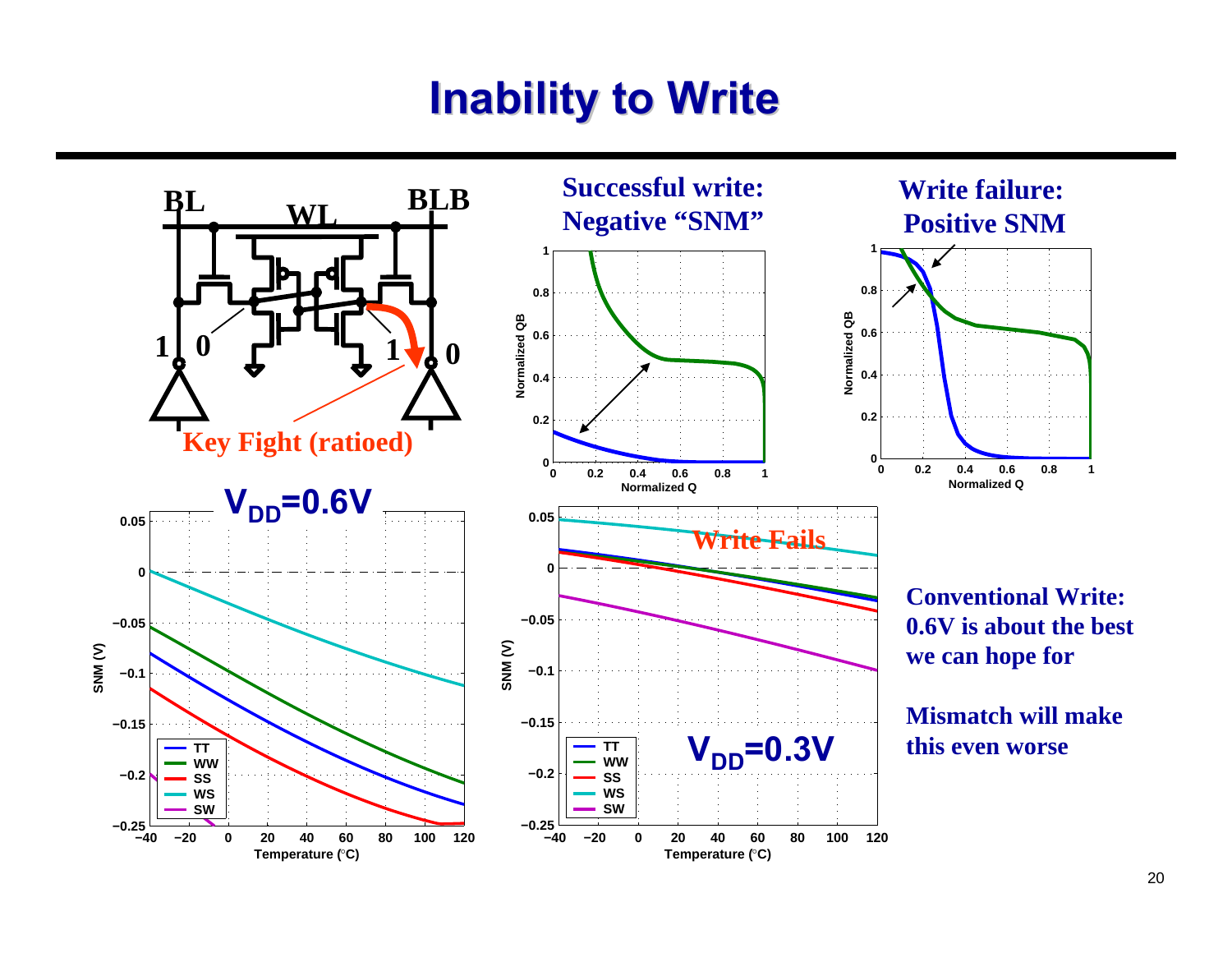### **Previous Work Previous Work**



- **18T cell equivalent (when you include the mux)**
- **20-50X slower than 6T at 1.2V**

**Wang and Chandrakasan** *ISSCC* **2004**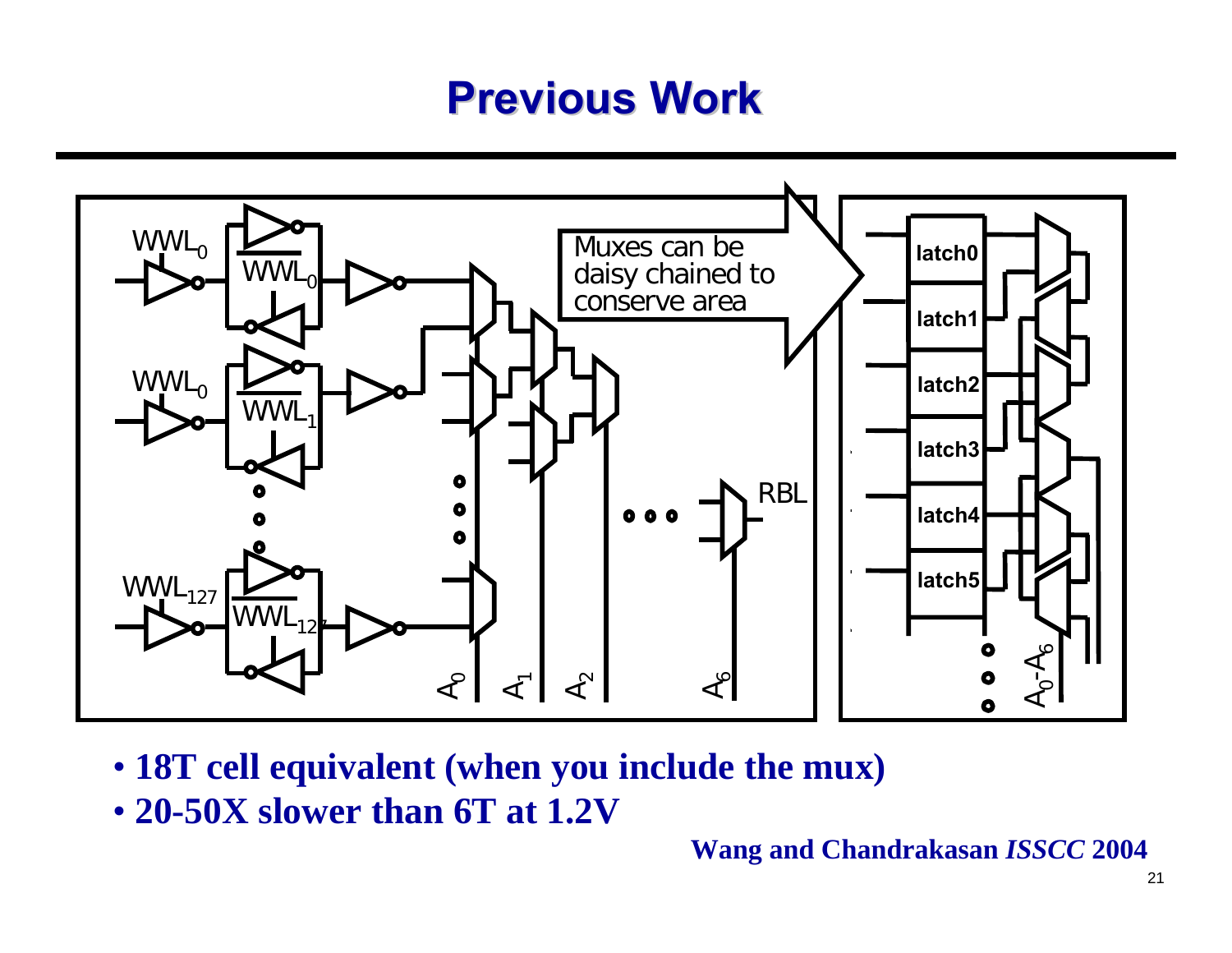## **SubVT bitcell bitcell options (65nm) options (65nm)**

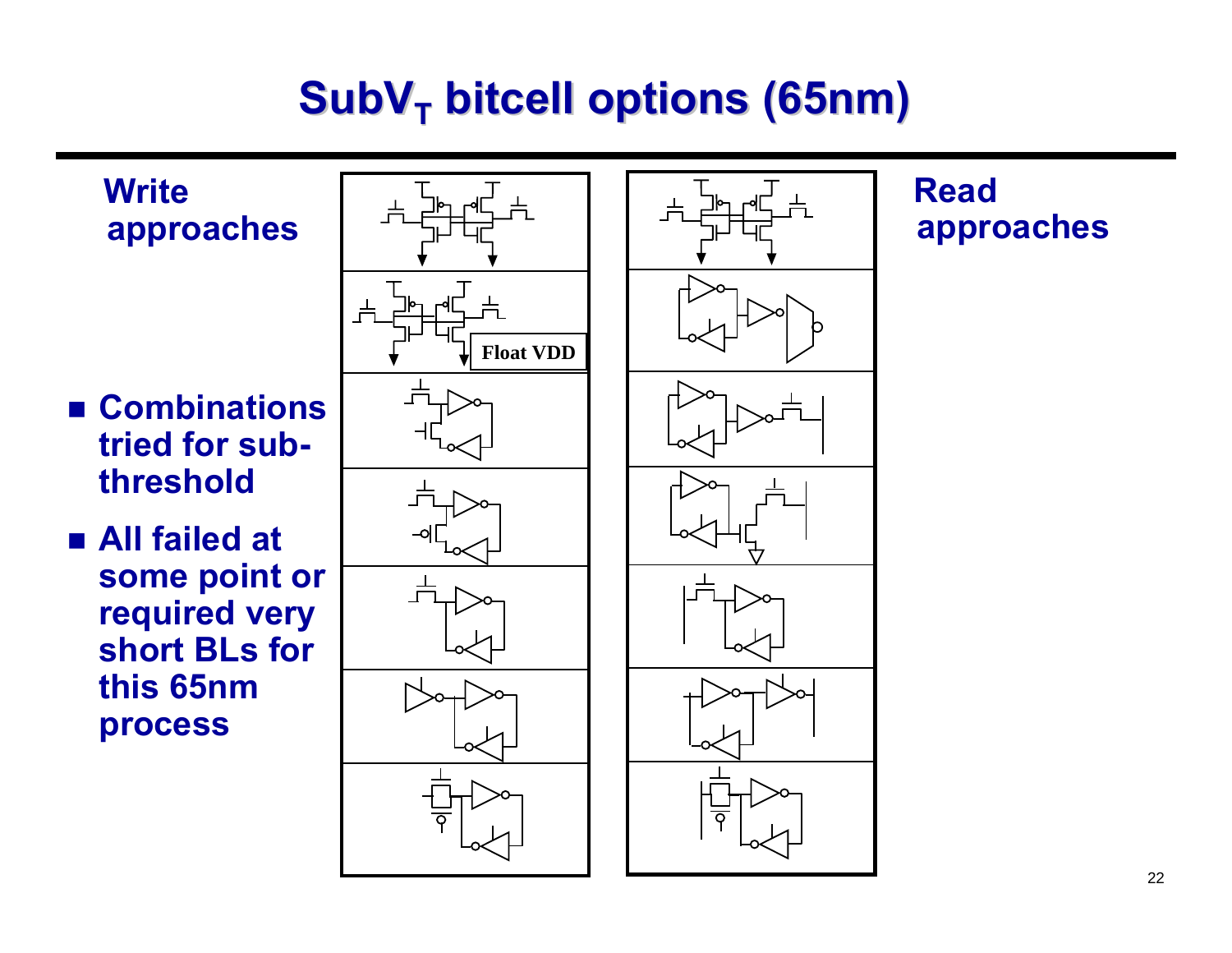### **Proposed 10-T bitcell for Sub-V<sub>T</sub>**

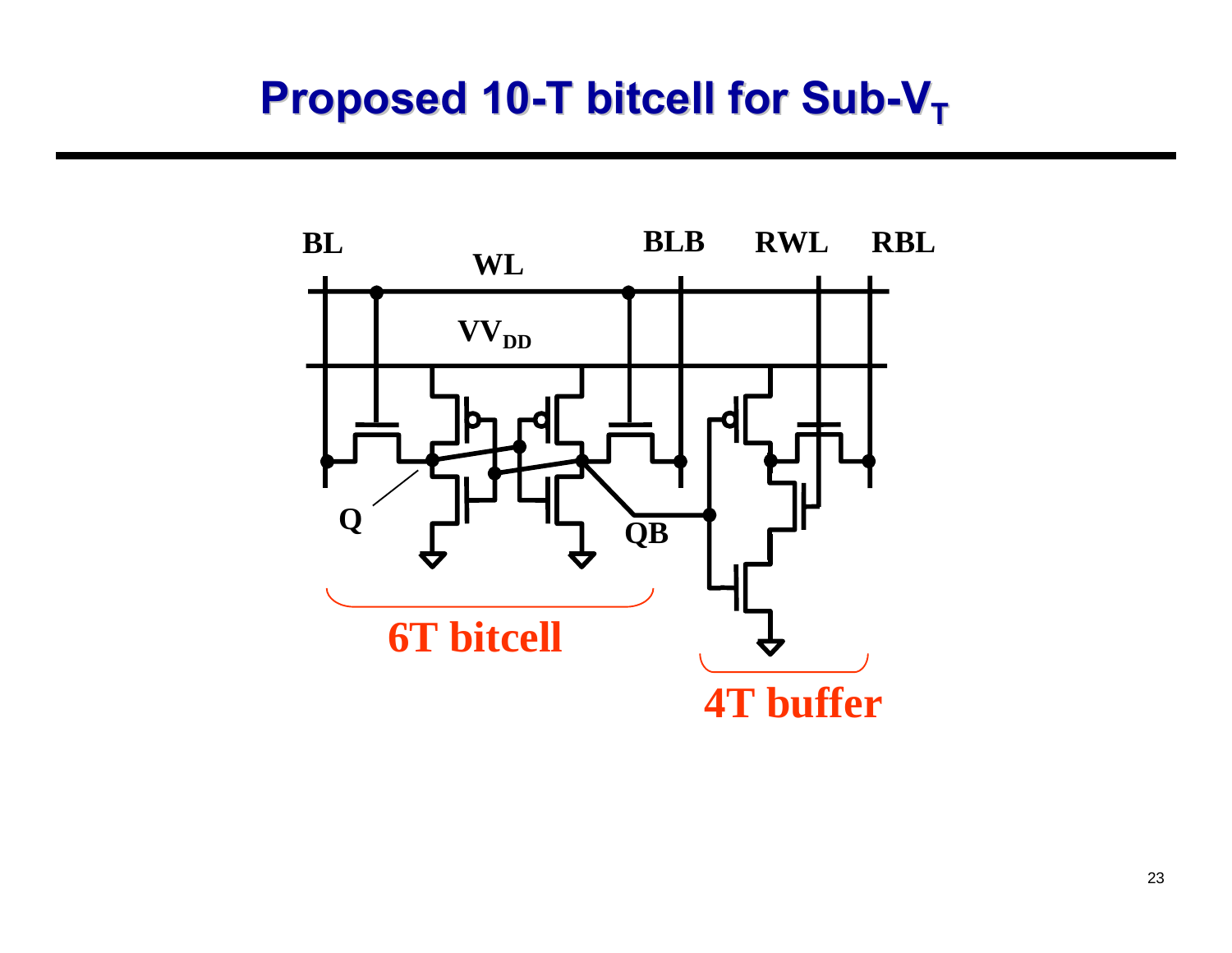### **10T Bitcell Bitcell Reduces Reduces Bitline Bitline Leakage Leakage**





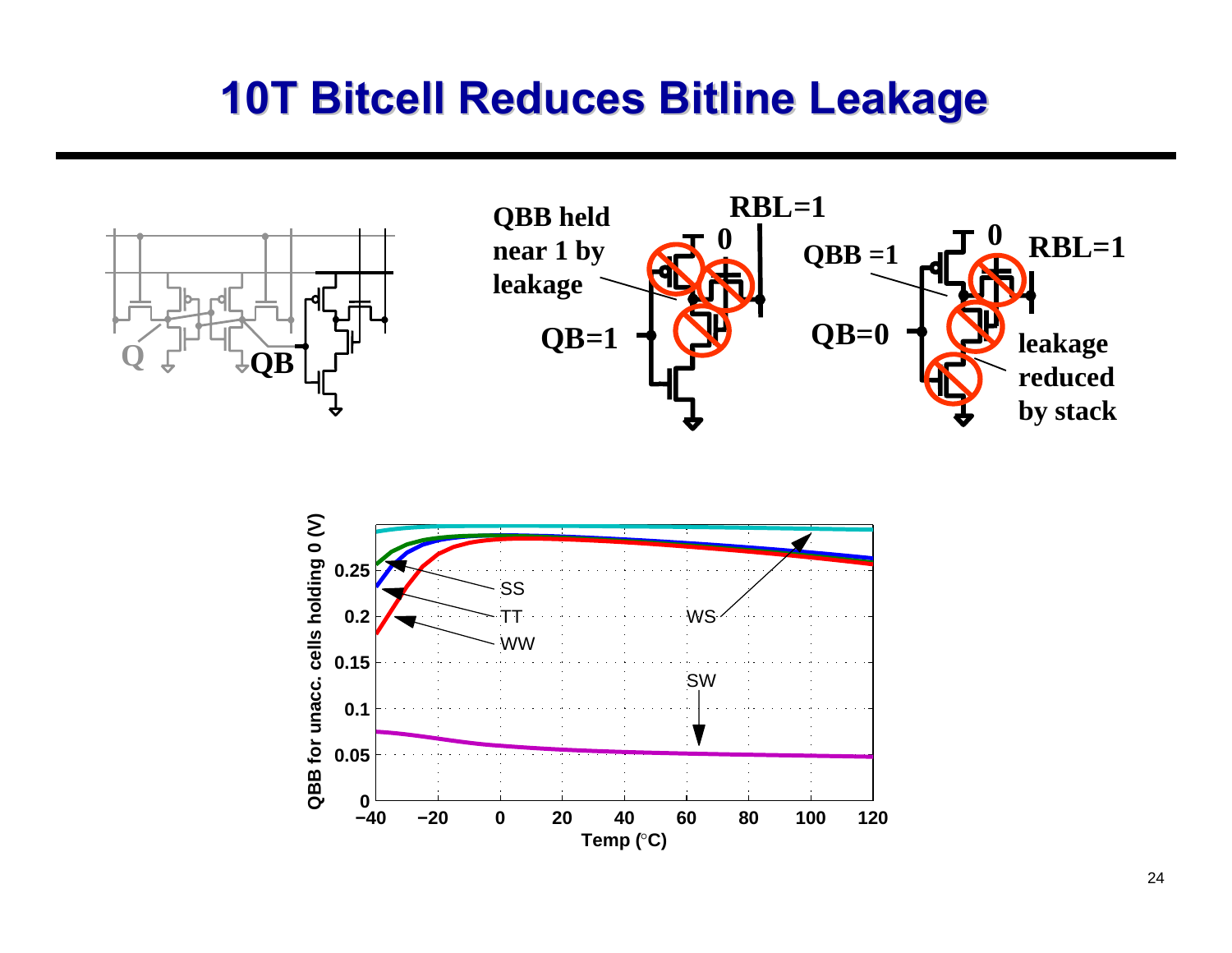## **Leakage Power Savings with 10T Bitcell**



- $\mathcal{L}_{\text{eff}}$  **6T memories in 65nm usually at 0.9V or greater (lowest reported is 0.7V)**
- F. **10T bitcell allows scaling to lower voltages**
- **Lower voltage operation reduces leakage power dramatically for unaccessed cells**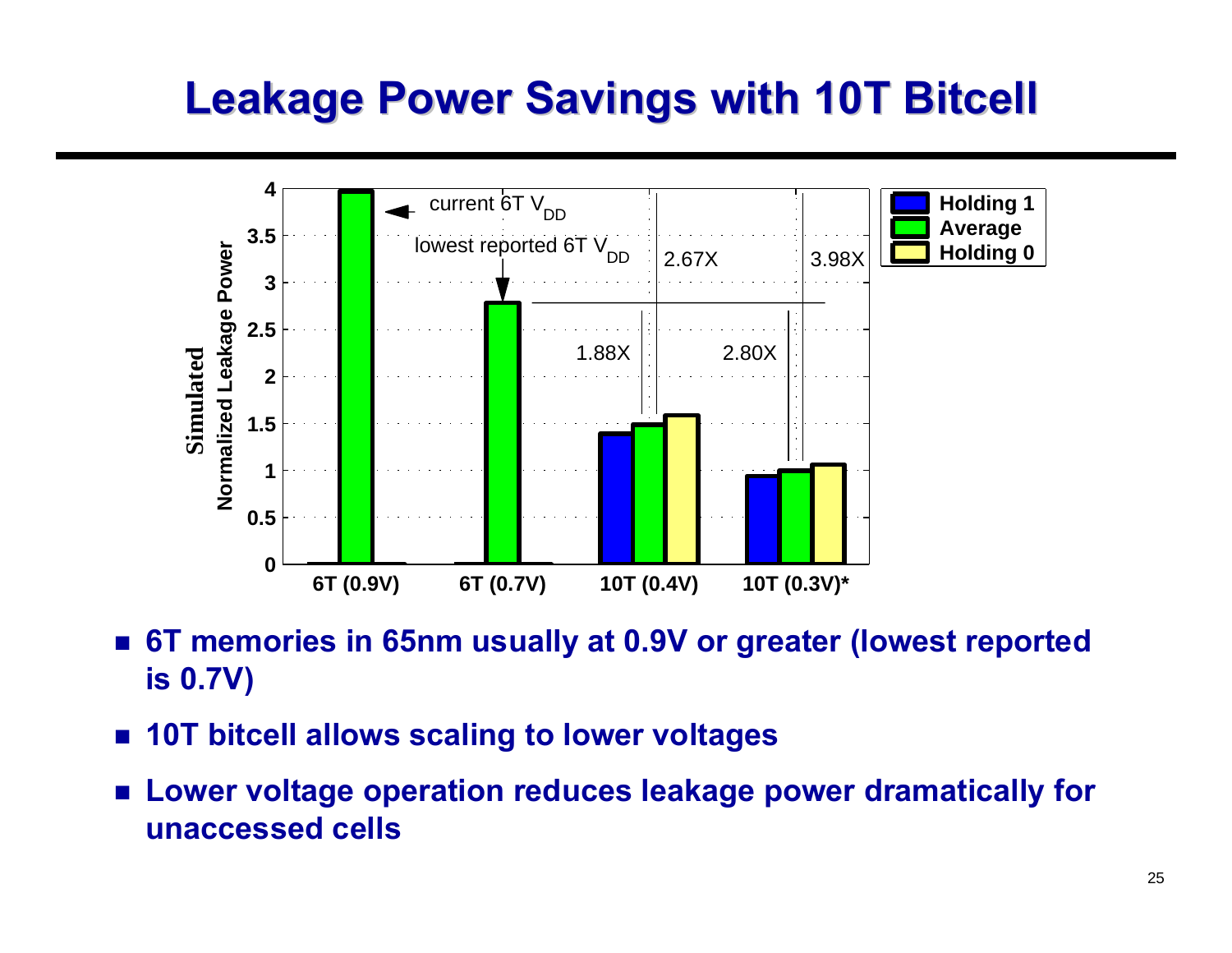## **10T Bitcell Bitcell Allows Sub Allows Sub-VT Write**

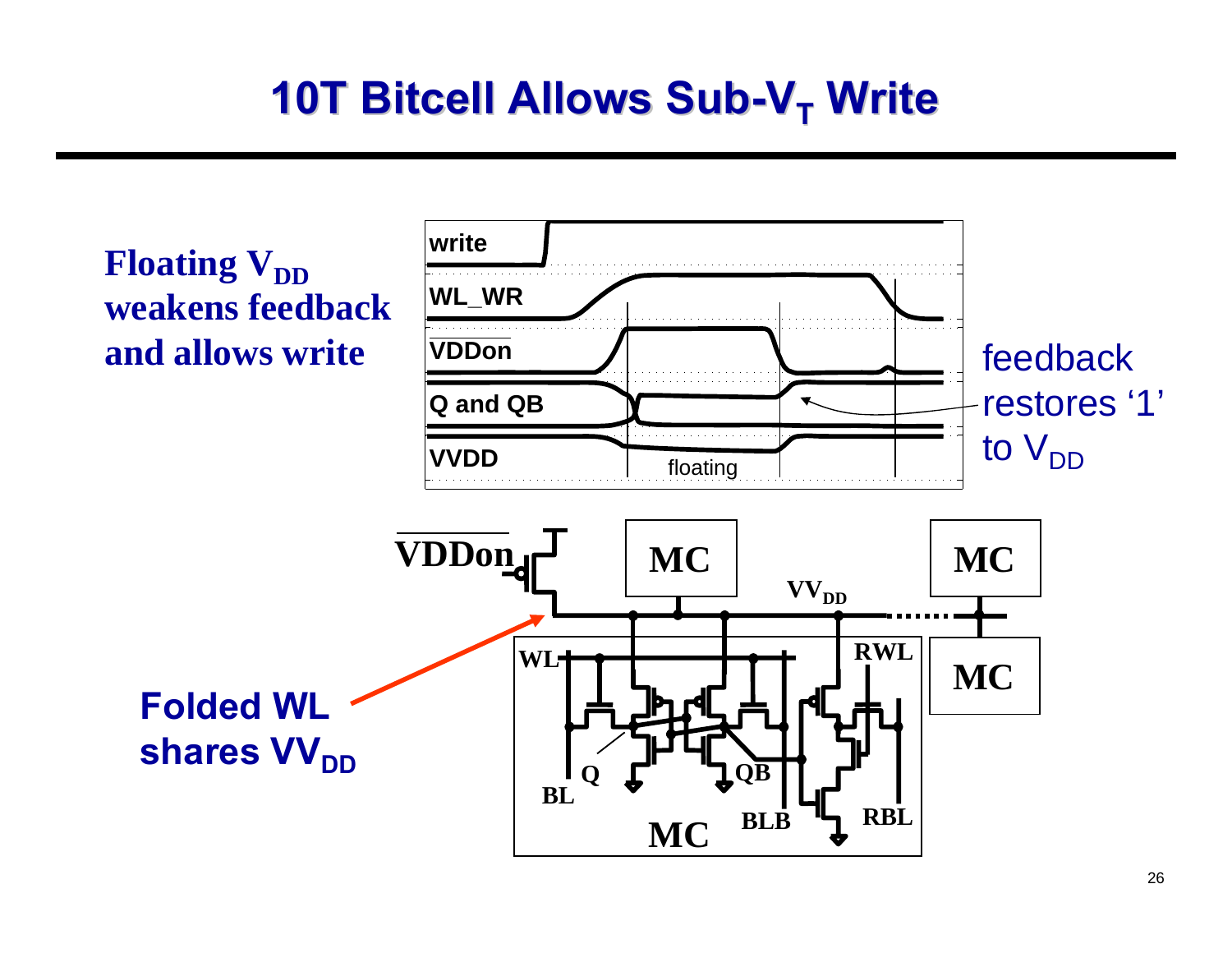### **10T Bitcell Bitcell Allows Sub Allows Sub-VT Write**

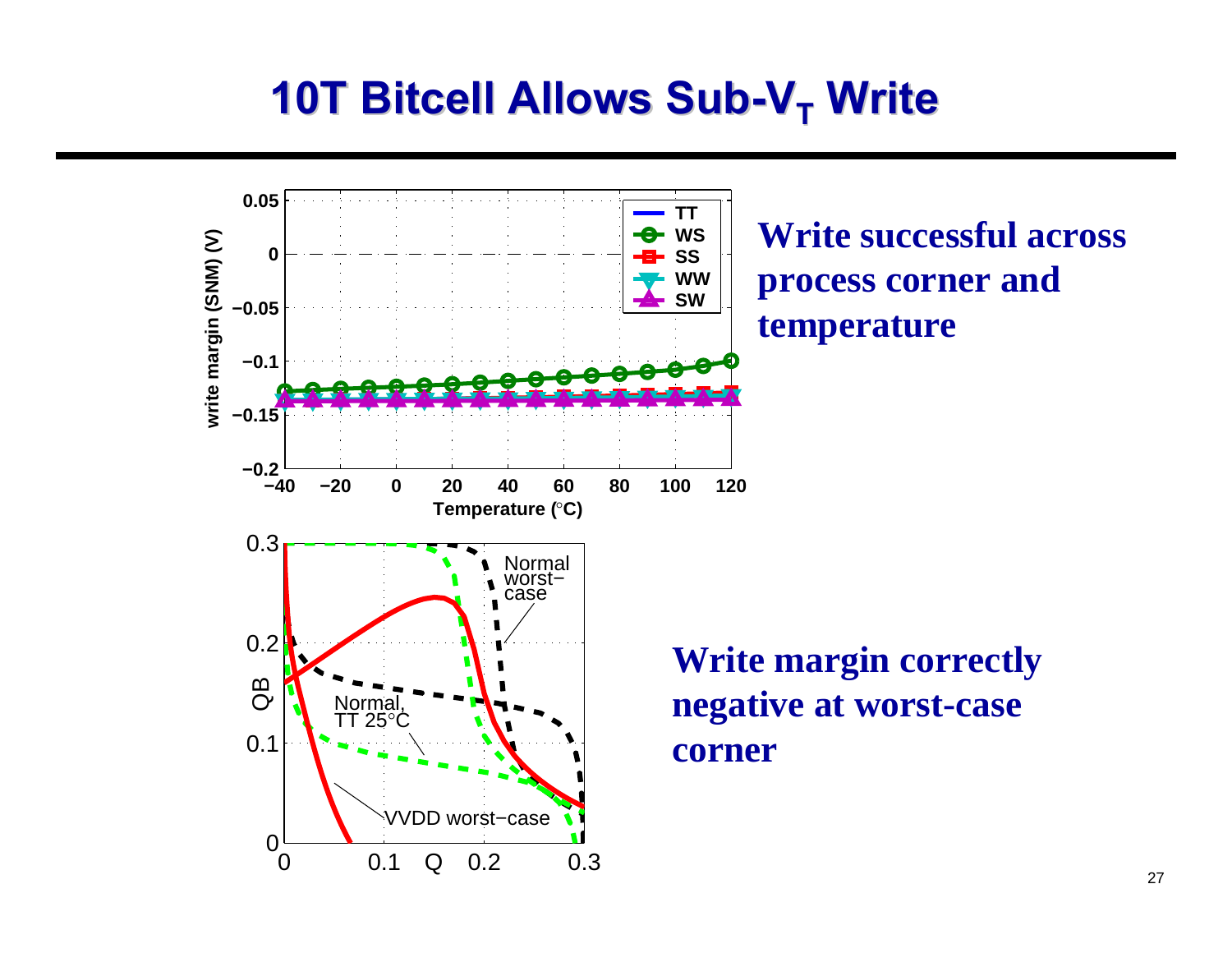### **Bitline Bitline Leakage Limits Integration Level Leakage Limits Integration Level**



**16 bitcells on bitline is best can hope for standard 6T**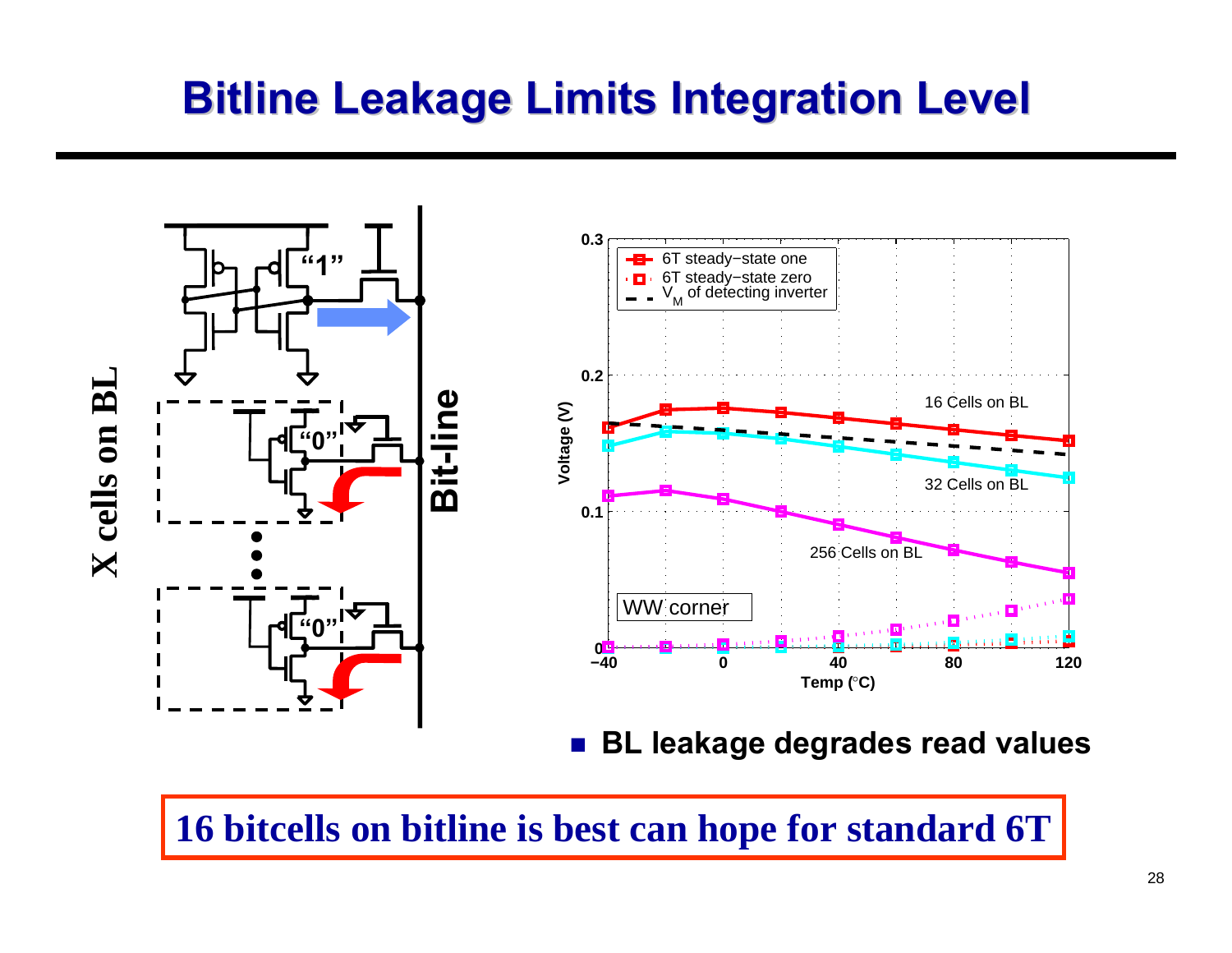### **10T Bitcell Bitcell Lowers Bitline Bitline Leakage Leakage**



**10T bitcell enables higher level of integration on BL**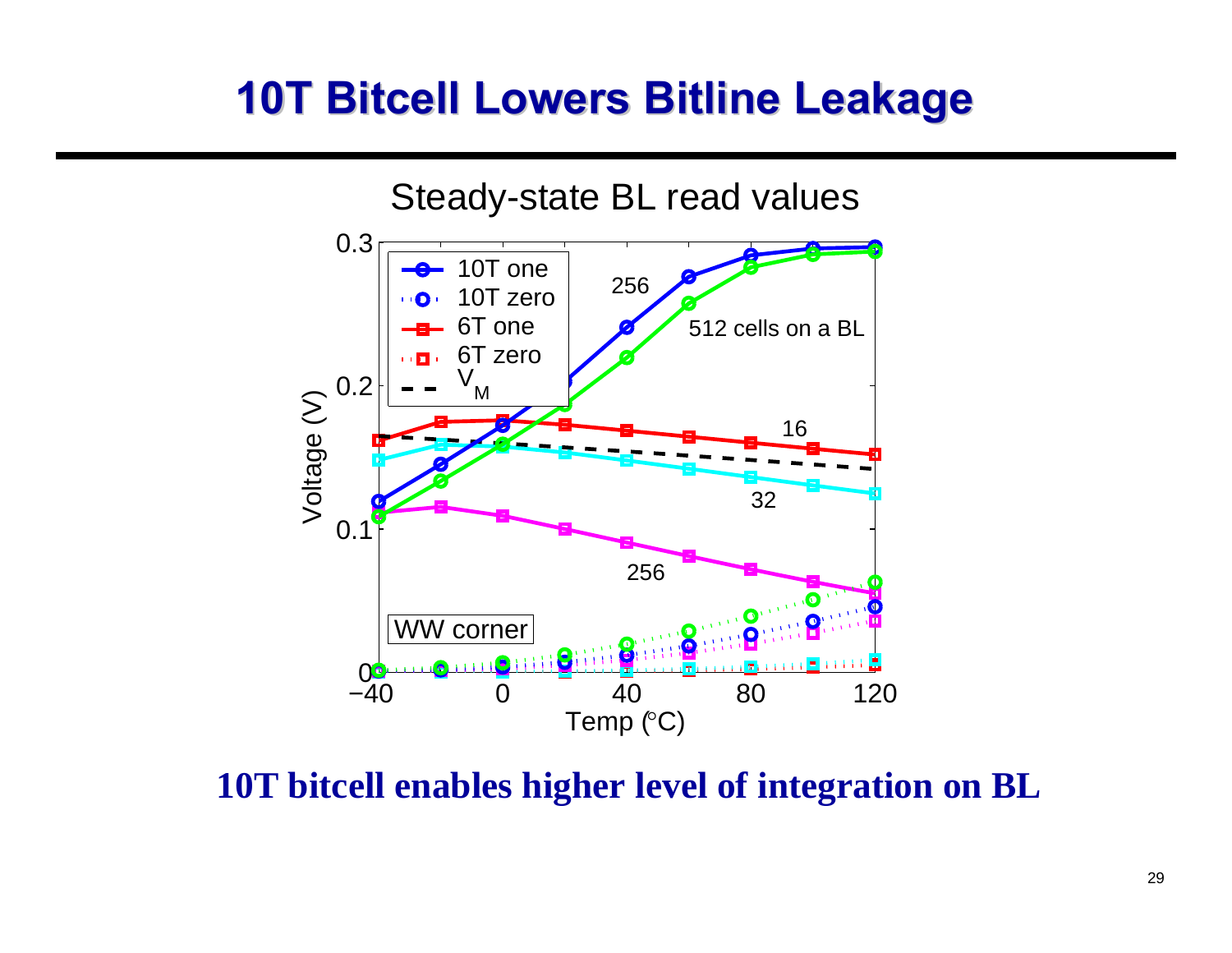# **Test Chip Architecture Test Chip Architecture**

- **256 rows and 128 columns per block**
- **Static CMOS peripherals**
- Separate WL V<sub>DD</sub> **for boosting**
- **Assumed 1x1 redundancy**
- **Simulation: Operates at 300mV across all process corners from 0 to 100 o C**

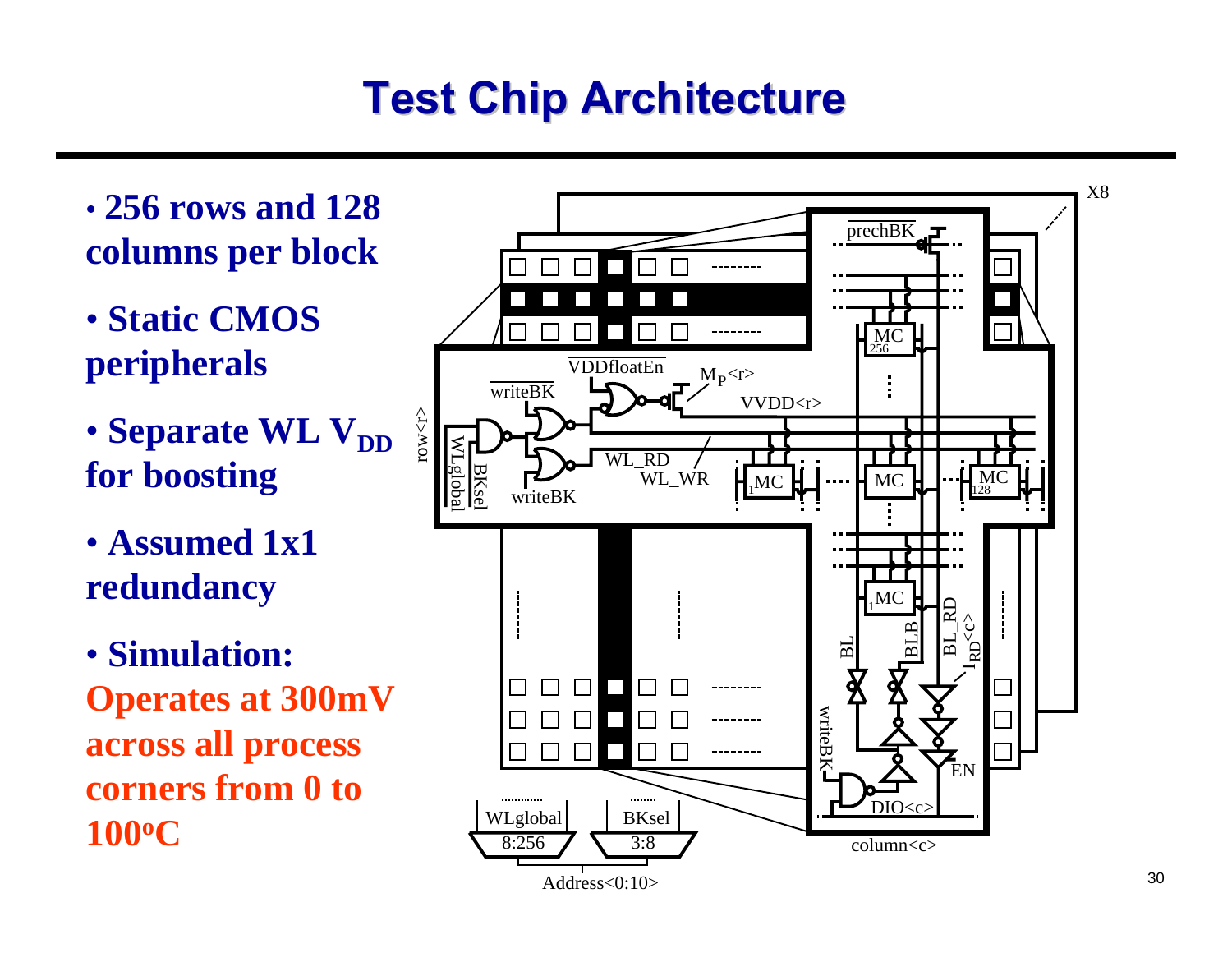### **256Kb 65nm Sub 256Kb 65nm Sub-VT memory**





Test chip addressing the sub-V<sub>T</sub> problems using 10T bitcell: **1.89mm by 1.12mm**

**Chip functions to below 400mV, holds without error to <250mV: At 400mV, 3.28**μ**W and 475kHz at 27oC**

**Reads without error to 320mV (27oC) and 360mV (85oC) Write without error to 380mV (27oC) and 350mV (85oC)**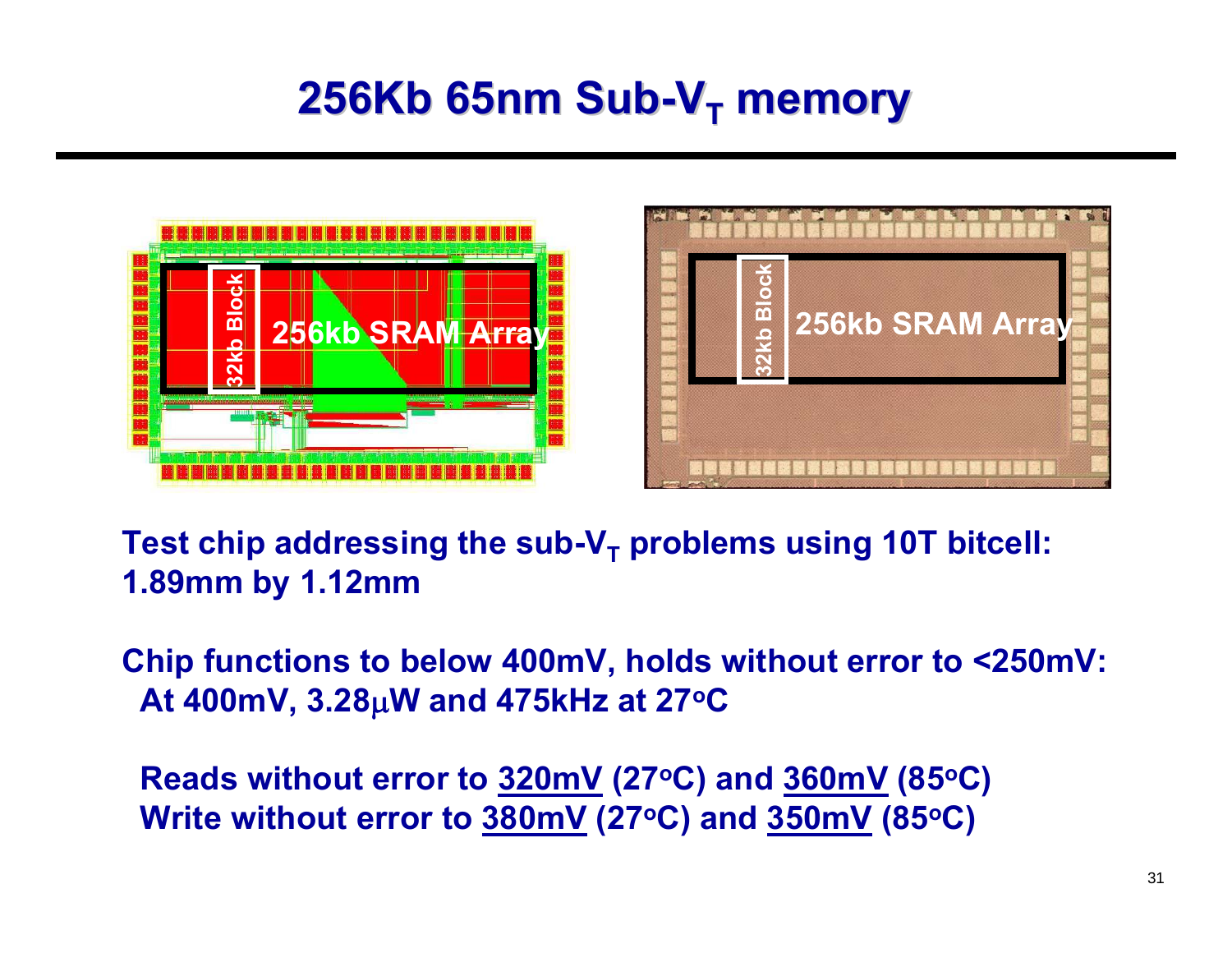### **Power Measurements Power Measurements**



**Relative to 0.6V 6T SRAM, 2.2X less leakage power at 0.4V and 3.3X less leakage power at 0.3V >60X less leakage power than 1.2V**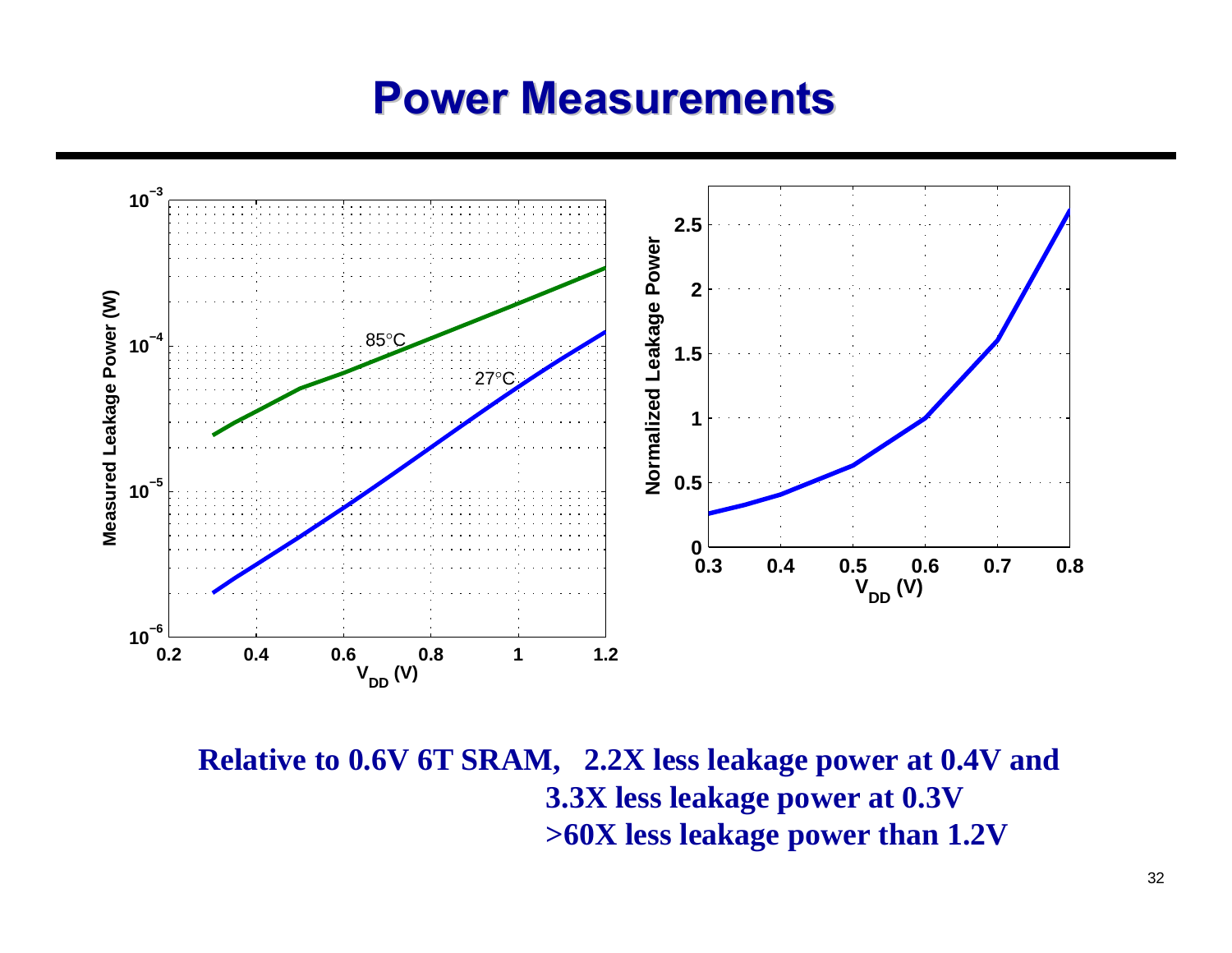## **Active Energy Savings with 10T Bitcell**



- $\mathcal{L}_{\mathcal{A}}$  **6T memories in 65nm usually at 0.9V or greater (lowest reported is 0.7V)**
- Operating 10T bitcell at lower voltages saves energy
- **10T memory can provide high frequency operation at higher voltages when necessary**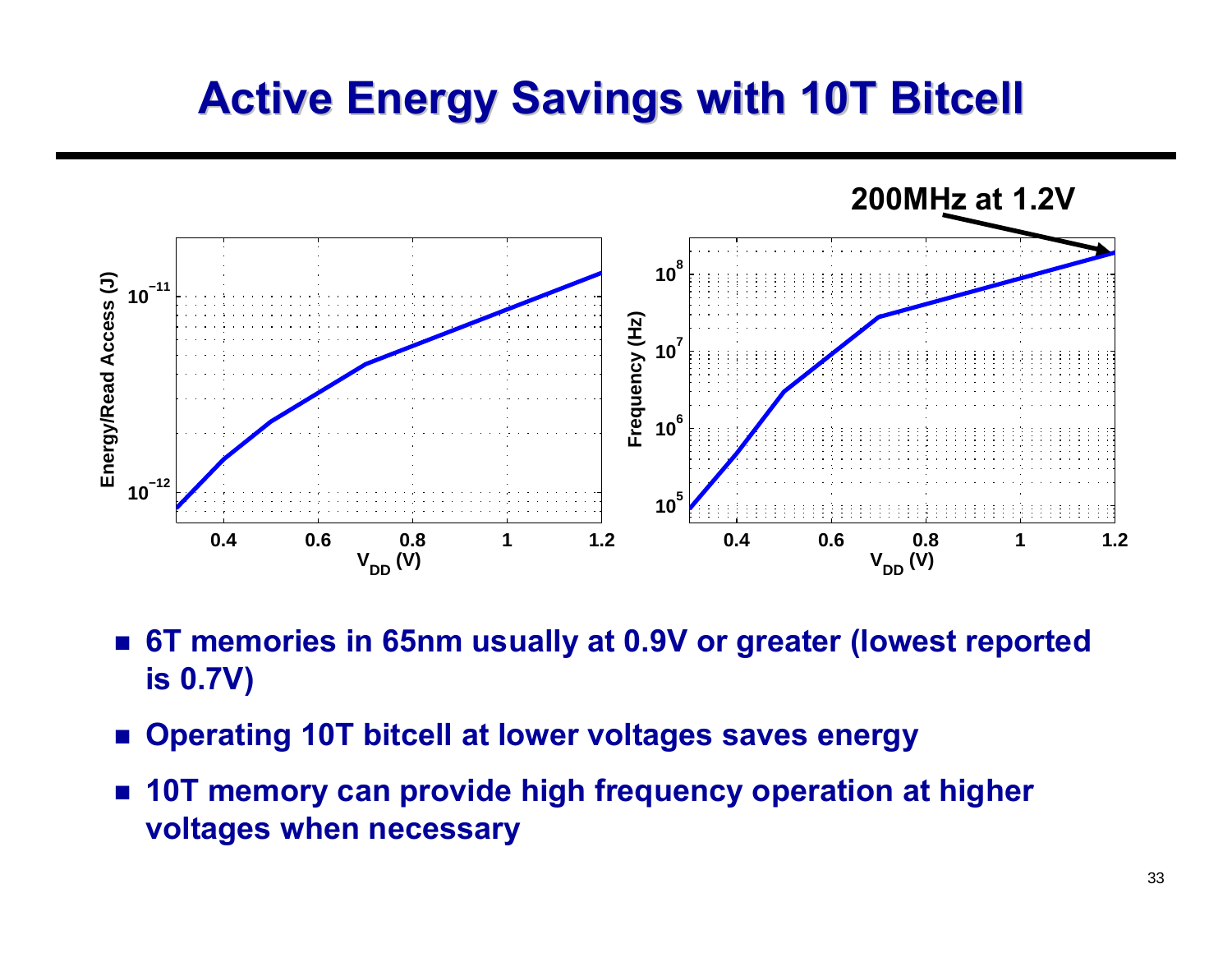# $\mathbf{V}_{\mathsf{DD}}$  Scaling Limits



**Redundancy and/or boosted WL account for mismatch**

**1x1 redundancy and WL boosting: Read works to 320mV Write works to 380mV**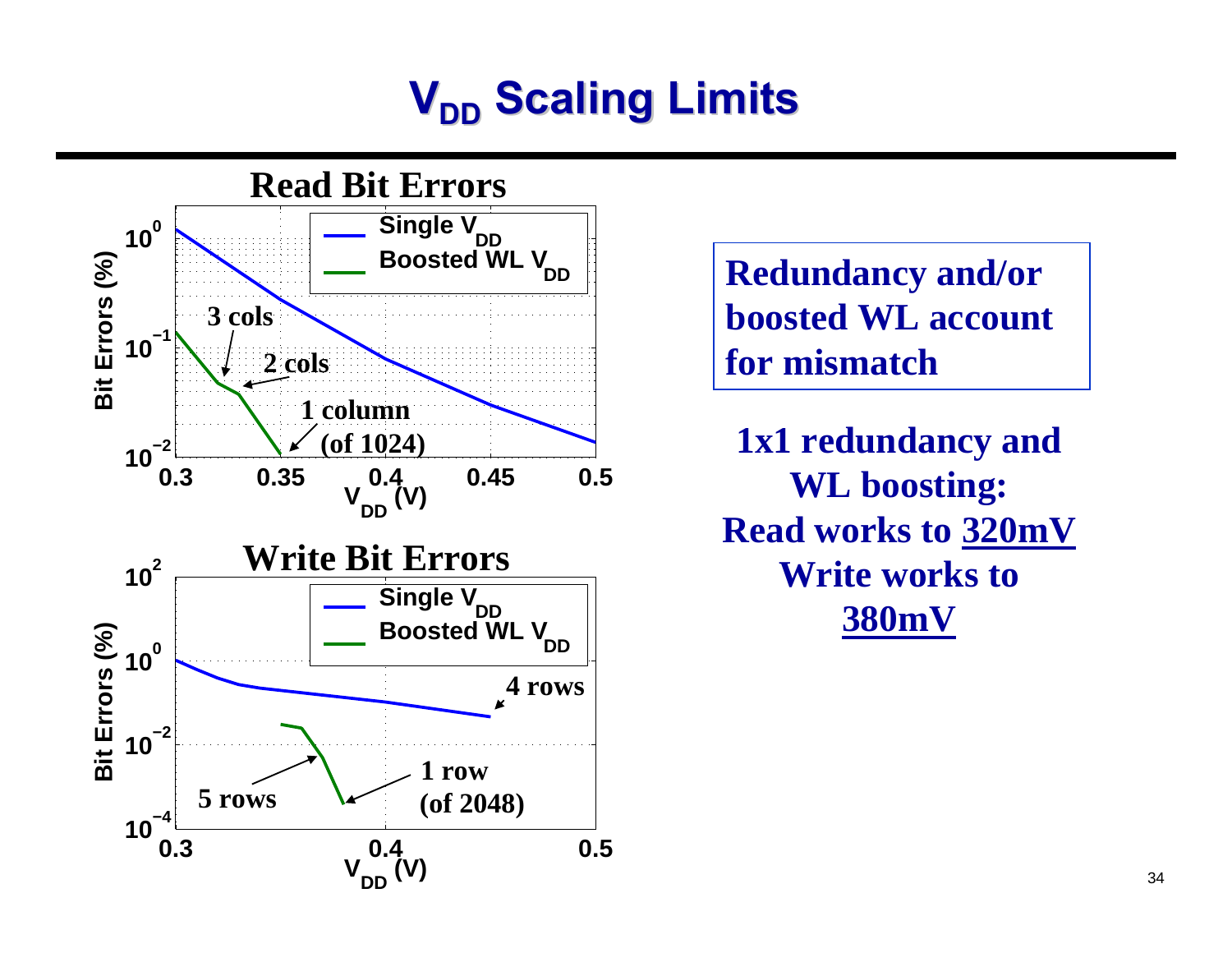### **Voltage Limits and Proposed Improvements Voltage Limits and Proposed Improvements**